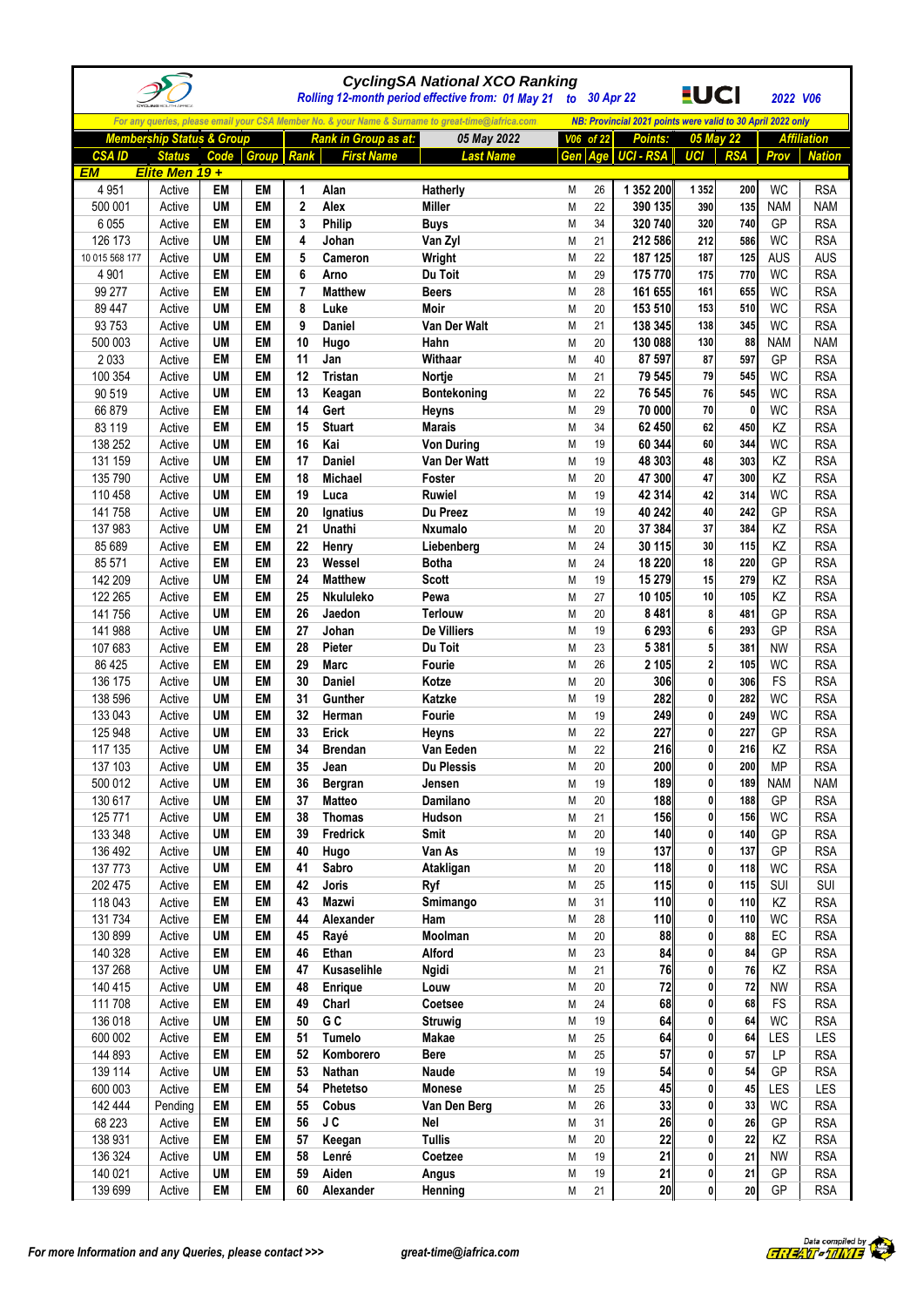|                    |                                      |                        |                 |             |                                | <b>CyclingSA National XCO Ranking</b><br>Rolling 12-month period effective from: 01 May 21 to 30 Apr 22 |        |           |                                                             | <u>EUCI</u>                  |                   | 2022 V06               |                          |
|--------------------|--------------------------------------|------------------------|-----------------|-------------|--------------------------------|---------------------------------------------------------------------------------------------------------|--------|-----------|-------------------------------------------------------------|------------------------------|-------------------|------------------------|--------------------------|
|                    |                                      |                        |                 |             |                                | For any queries, please email your CSA Member No. & your Name & Surname to great-time@iafrica.com       |        |           | NB: Provincial 2021 points were valid to 30 April 2022 only |                              |                   |                        |                          |
|                    | <b>Membership Status &amp; Group</b> |                        |                 |             | Rank in Group as at:           | 05 May 2022                                                                                             |        | V06 of 22 | Points:                                                     |                              | 05 May 22         |                        | <b>Affiliation</b>       |
| <b>CSAID</b>       | <b>Status</b>                        | Code                   | Group           | <b>Rank</b> | <b>First Name</b>              | <b>Last Name</b>                                                                                        | Gen    | Age       | <b>UCI - RSA</b>                                            | UCI                          | <b>RSA</b>        | Prov                   | <b>Nation</b>            |
| 131 057            | Active                               | EM                     | EM              | 61          | Dian                           | Fritz                                                                                                   | M      | 21        | 14                                                          | 0                            | 14                | <b>NW</b>              | <b>RSA</b>               |
| 135 970            | Active                               | UM                     | EM              | 62          | Sven                           | Van Zuydam                                                                                              | M      | 19        | 14                                                          | 0                            | 14                | <b>KZ</b>              | <b>RSA</b>               |
| 112 855            | Active                               | <b>UM</b>              | EM              | 63          | Wildo                          | Du Toit                                                                                                 | M      | 19        | 13                                                          | 0                            | 13                | <b>MP</b>              | <b>RSA</b>               |
| 144 993            | Active                               | EM                     | EM              | 64          | Ricardo                        | <b>Baadjies</b>                                                                                         | М      | 19        | 12                                                          | $\mathbf{0}$                 | 12                | FS                     | <b>RSA</b>               |
| 600 004            | Active                               | EM                     | EM              | 65          | Lichaba                        | West                                                                                                    | M      | 25        | 11                                                          | 0                            | 11                | LES                    | LES                      |
| 138 467            | Active                               | UM                     | EM              | 66          | <b>Christian</b>               | Smit                                                                                                    | M      | 19        | 10                                                          | 0                            | 10                | <b>MP</b>              | <b>RSA</b>               |
| 125 316<br>600 005 | Active<br>Active                     | EM<br>EM               | <b>EM</b><br>EM | 67<br>68    | Zachary<br>Eric                | <b>Swart</b><br>Ramohanoe                                                                               | Μ<br>M | 23<br>25  | 0<br>0                                                      | $\mathbf{0}$<br>$\mathbf{0}$ | 0<br>0            | WC<br>LES              | <b>RSA</b><br>LES        |
| 66 654             | Active                               | <b>EM</b>              | EM              | 69          | <b>Ndumiso</b>                 | Dontso                                                                                                  | M      | 30        | 0                                                           | 0                            | 0                 | KZ                     | <b>RSA</b>               |
| 133 152            | Active                               | EM                     | <b>EM</b>       | 70          | Dean                           | Van Dyk                                                                                                 | M      | 28        | 0                                                           | 0                            | 0                 | KZ                     | <b>RSA</b>               |
| 140 049            | Active                               | <b>UM</b>              | EM              | 71          | Nhlanhla                       | Mthembu                                                                                                 | Μ      | 22        | $\bf{0}$                                                    | $\mathbf{0}$                 | 0                 | KZ                     | <b>RSA</b>               |
| 141 141            | Active                               | <b>UM</b>              | EM              | 72          | Ryan                           | <b>Taylor</b>                                                                                           | Μ      | 20        | 0                                                           | $\mathbf{0}$                 | 0                 | KZ                     | <b>RSA</b>               |
| 60 456             | Active                               | EM                     | EM              | 73          | <b>Rossouw</b>                 | <b>Bekker</b>                                                                                           | Μ      | 23        | 0                                                           | 0                            | 0                 | WC                     | <b>RSA</b>               |
| 4 2 8 6            | Active                               | EM                     | EM              | 74          | Sharjah                        | Jonsson                                                                                                 | Μ      | 23        | 0                                                           | 0                            | 0                 | KZ                     | <b>RSA</b>               |
| 4720               | Active                               | EM                     | EM              | 75          | Shaun-Nick                     | <b>Bester</b>                                                                                           | M      | 31        | 0                                                           | 0                            | 0                 | GP                     | <b>RSA</b>               |
| 6 0 7 9            | Active                               | EM                     | EM              | 76          | Jacques                        | Janse Van Rensburg                                                                                      | М      | 35        | 0                                                           | 0                            | 0                 | GP                     | <b>RSA</b>               |
| 6 0 8 3            | Active                               | EM                     | EM              | 77          | Jaco                           | <b>Venter</b>                                                                                           | M      | 35        | $\bf{0}$                                                    | 0                            | $\mathbf{0}$      | WC                     | <b>RSA</b>               |
| 11 113             | Active                               | EM                     | EM              | 78          | <b>Ben Melt</b>                | Swanepoel                                                                                               | M      | 46        | 0                                                           | $\mathbf{0}$                 | 0                 | GP                     | <b>RSA</b>               |
| 11 4 24<br>42 056  | Active<br>Active                     | EM<br>EM               | EM<br>EM        | 79<br>80    | <b>Nicol</b><br><b>Matthew</b> | <b>Carstens</b><br>Keyser                                                                               | Μ<br>M | 26<br>24  | 0<br>0                                                      | $\mathbf{0}$<br>0            | 0<br>0            | <b>WC</b><br><b>WC</b> | <b>RSA</b><br><b>RSA</b> |
| 66 643             | Active                               | EM                     | EM              | 81          | <b>Marco</b>                   | Joubert                                                                                                 | Μ      | 25        | 0                                                           | 0                            | 0                 | EC                     | <b>RSA</b>               |
| 74 676             | Active                               | EM                     | EM              | 82          | Gustav                         | <b>Basson</b>                                                                                           | Μ      | 26        | $\bf{0}$                                                    | $\mathbf{0}$                 | 0                 | GP                     | <b>RSA</b>               |
| 86 371             | Active                               | EM                     | EM              | 83          | Sithembiso                     | Masango                                                                                                 | Μ      | 34        | 0                                                           | 0                            | 0                 | KZ                     | <b>RSA</b>               |
| 102 799            | Active                               | <b>UM</b>              | EM              | 84          | Zander                         | Kruger                                                                                                  | Μ      | 21        | 0                                                           | 0                            | 0                 | WC                     | <b>RSA</b>               |
| 105 536            | Active                               | EM                     | EM              | 85          | Gilbert                        | Chad                                                                                                    | Μ      | 25        | 0                                                           | 0                            | 0                 | EC                     | <b>RSA</b>               |
| 110 337            | Active                               | EM                     | EM              | 86          | Rudi                           | Koen                                                                                                    | M      | 23        | 0                                                           | 0                            | $\mathbf{0}$      | WC                     | <b>RSA</b>               |
| 113 285            | Active                               | <b>UM</b>              | EM              | 87          | Carl                           | <b>Wilcocks</b>                                                                                         | М      | 19        | 0                                                           | 0                            | 0                 | GP                     | <b>RSA</b>               |
| 122 978            | Pending                              | <b>UM</b>              | EM              | 88          | <b>Bradley</b>                 | <b>Bosman</b>                                                                                           | M      | 19        | $\bf{0}$                                                    | $\mathbf{0}$                 | 0                 | EC                     | <b>RSA</b>               |
| 123 407            | Active                               | <b>UM</b>              | EM              | 89          | <b>Matthew</b>                 | Leppan                                                                                                  | Μ      | 20        | 0                                                           | $\mathbf{0}$                 | 0                 | WC                     | <b>RSA</b>               |
| 123 673            | Active                               | <b>UM</b>              | EM              | 90          | Heinie                         | <b>Beukes</b>                                                                                           | Μ      | 21        | 0                                                           | $\mathbf{0}$                 | 0                 | <b>WC</b>              | <b>RSA</b>               |
| 128 209            | Active                               | EM                     | EM              | 91          | <b>Ernest</b>                  | <b>Franzsen</b>                                                                                         | M      | 24        | 0<br>0                                                      | 0<br>$\mathbf{0}$            | 0<br>$\mathbf{0}$ | ΚZ                     | <b>RSA</b>               |
| 131 017<br>131 388 | Active<br>Active                     | <b>UM</b><br><b>UM</b> | EM<br>EM        | 92<br>93    | Justin<br><b>Mitchell</b>      | <b>Chesterton</b><br>Ellison                                                                            | Μ<br>M | 19<br>20  | 0                                                           | 0                            | $\mathbf{0}$      | <b>WC</b><br>KZ        | <b>RSA</b><br><b>RSA</b> |
| 131 816            | Active                               | <b>UM</b>              | EM              | 94          | Zandré                         | Gerber                                                                                                  | Μ      | 19        | 0                                                           | 0                            | 0                 | <b>WC</b>              | <b>RSA</b>               |
| 132 129            | Active                               | <b>UM</b>              | EM              | 95          | Aaron                          | Heyneke                                                                                                 | M      | 20        | 0                                                           | $\mathbf{0}$                 | 0                 | GP                     | <b>RSA</b>               |
| 133 432            | Active                               | <b>UM</b>              | EM              | 96          | Tlotlo                         | Selala                                                                                                  | M      | 21        | 0                                                           |                              |                   | GP                     | <b>RSA</b>               |
| 134 473            | Active                               | EM                     | EM              | 97          | Michael                        | <b>Sutton</b>                                                                                           | Μ      | 25        | 0                                                           | 0                            | 0                 | WC                     | <b>RSA</b>               |
| 135 288            | Active                               | EM                     | EM              | 98          | <b>Brad</b>                    | <b>Thompson</b>                                                                                         | М      | 28        | 0                                                           | 0                            | 0                 | ΚZ                     | <b>RSA</b>               |
| 135 350            | Active                               | UM                     | EM              | 99          | Jonatan                        | Van Jaarsveldt                                                                                          | Μ      | 19        | 0                                                           | 0                            | 0                 | <b>WC</b>              | <b>RSA</b>               |
| 136 352            | Active                               | EM                     | EM              | 100         | Kabelo                         | Tshukudu                                                                                                | Μ      | 25        | 0                                                           | 0                            | 0                 | GP                     | <b>RSA</b>               |
| 136 464            | Active                               | EM                     | EM              | 101         | Wian                           | Van Den Bergh                                                                                           | Μ      | 24        | 0                                                           | 0                            | 0                 | GP                     | <b>RSA</b>               |
| 137 111            | Active                               | EM                     | EM              | 102         | Joshua                         | Louw                                                                                                    | Μ      | 24        | 0                                                           | 0                            | 0                 | WC                     | <b>RSA</b>               |
| 138 187            | Active                               | UM                     | EM              | 103         | Nian                           | Terblanche                                                                                              | М      | 19        | 0<br>0                                                      | 0<br>0                       | 0<br>0            | <b>WC</b>              | <b>RSA</b>               |
| 138 894            | Active                               | EM<br><b>UM</b>        | EM<br>EM        | 104<br>105  | William<br>Frederik            | Majapholo                                                                                               | М<br>Μ | 24<br>20  | 0                                                           | 0                            | 0                 | GP<br>GP               | <b>RSA</b>               |
| 139 194<br>139 739 | Active<br>Active                     | EM                     | EM              | 106         | Respect                        | <b>Booysen</b><br>Ramashia                                                                              | Μ      | 27        | 0                                                           | $\mathbf{0}$                 | 0                 | LP                     | <b>RSA</b><br><b>RSA</b> |
| 140 142            | Active                               | <b>UM</b>              | EM              | 107         | Gerdre                         | Noeth                                                                                                   | Μ      | 21        | 0                                                           | 0                            | 0                 | GP                     | <b>RSA</b>               |
| 141 058            | Active                               | <b>UM</b>              | EM              | 108         | Gert                           | Peens                                                                                                   | М      | 19        | 0                                                           | 0                            | 0                 | <b>MP</b>              | <b>RSA</b>               |
| 141 159            | Active                               | <b>UM</b>              | EM              | 109         | James                          | <b>Dicks</b>                                                                                            | М      | 19        | 0                                                           | 0                            | 0                 | EC                     | <b>RSA</b>               |
| 141 184            | Active                               | <b>UM</b>              | EM              | 110         | Davin                          | Laurings                                                                                                | Μ      | 19        | 0                                                           | 0                            | 0                 | <b>WC</b>              | <b>RSA</b>               |
| 141 345            | Active                               | <b>UM</b>              | EM              | 111         | Reynard                        | Vorster                                                                                                 | Μ      | 20        | 0                                                           | 0                            | 0                 | GP                     | <b>RSA</b>               |
| 141 486            | Active                               | <b>UM</b>              | EM              | 112         | Halalisani                     | Ndebele                                                                                                 | М      | 22        | 0                                                           | 0                            | 0                 | GP                     | <b>RSA</b>               |
| 141 708            | Active                               | <b>UM</b>              | EM              | 113         | Damon                          | Terblanche                                                                                              | Μ      | 21        | 0                                                           | 0                            | 0                 | WC                     | <b>RSA</b>               |
| 141 808            | Active                               | <b>UM</b>              | EM              | 114         | <b>Masixole</b>                | Zondani                                                                                                 | М      | 22        | 0                                                           | 0                            | 0                 | GP                     | <b>RSA</b>               |
| 142 310            | Active                               | <b>UM</b>              | EM              | 115         | Rainier                        | Hugo                                                                                                    | Μ      | 19        | 0                                                           | 0                            | 0                 | <b>NW</b>              | <b>RSA</b>               |
| 142 406            | Active                               | EM                     | EM              | 116         | <b>Devon Patrick</b>           | Du Plessis                                                                                              | Μ      | 27        | 0                                                           | 0                            | 0                 | <b>WC</b>              | <b>RSA</b>               |
| 143 053<br>143 118 | Active                               | EM<br><b>UM</b>        | EM<br>EM        | 117<br>118  | <b>Mikha</b>                   | Kreft                                                                                                   | Μ<br>Μ | 23<br>21  | 0<br>0                                                      | 0<br>0                       | 0<br>0            | GP<br><b>MP</b>        | <b>RSA</b><br><b>RSA</b> |
| 143 256            | Active<br>Active                     | <b>UM</b>              | EM              | 119         | <b>Blessing</b><br>Jarod       | Makofane<br><b>Nell</b>                                                                                 | Μ      | 22        | 0                                                           | 0                            | 0                 | GP                     | <b>RSA</b>               |
| 143 342            | Active                               | <b>UM</b>              | EM              | 120         | Jaydrian                       | Pietersen                                                                                               | Μ      | 19        | 0                                                           | $\pmb{0}$                    | 0                 | <b>WC</b>              | <b>RSA</b>               |
| 143 344            | Active                               | <b>UM</b>              | EM              | 121         | Jowano                         | Olckers                                                                                                 | Μ      | 21        | 0                                                           | 0                            | $\pmb{0}$         | WC                     | <b>RSA</b>               |
|                    |                                      |                        |                 |             |                                |                                                                                                         |        |           |                                                             |                              |                   |                        |                          |

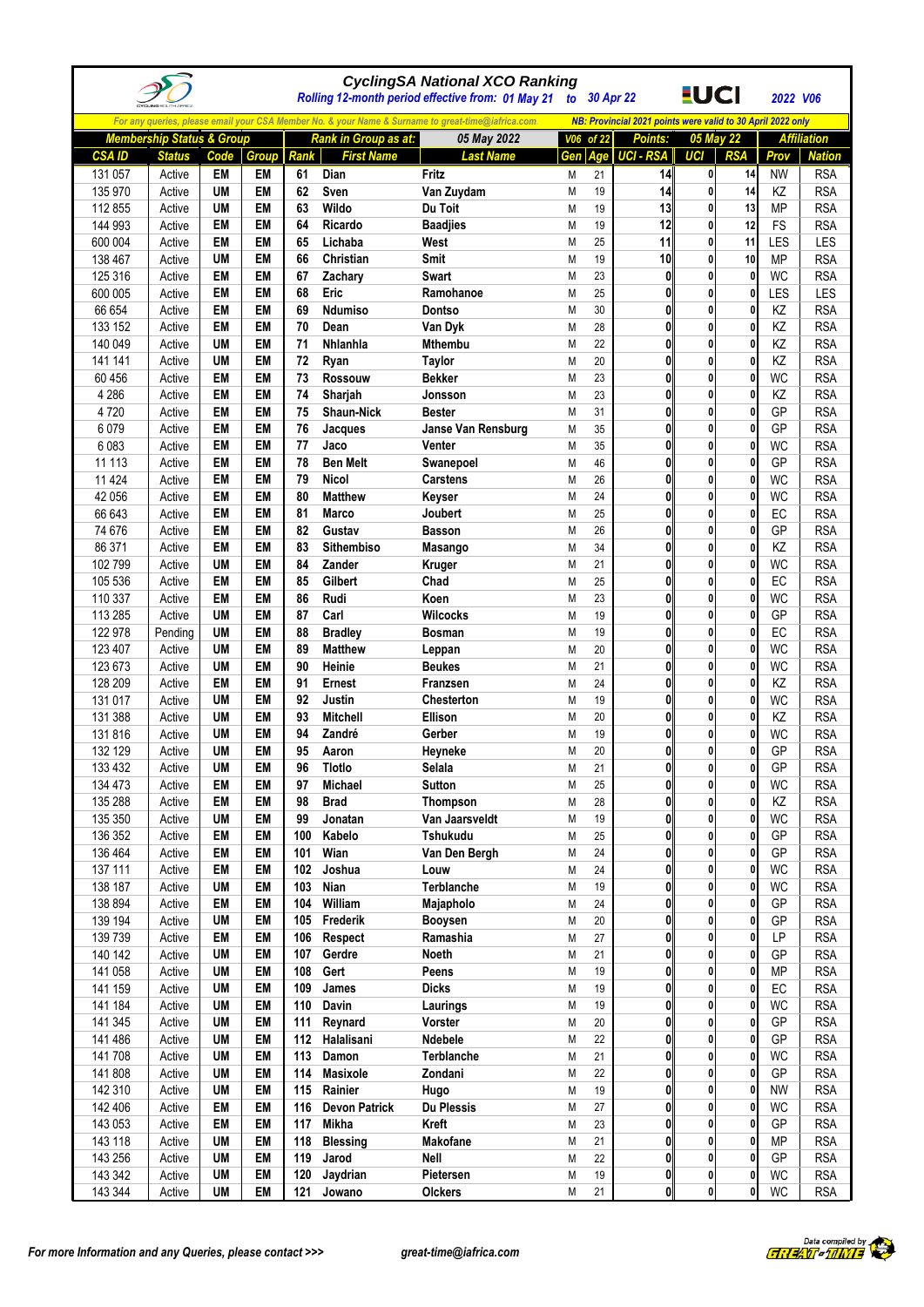|                    |                                      |                        |                 |                  |                             | <b>CyclingSA National XCO Ranking</b><br>Rolling 12-month period effective from: 01 May 21        | to 30 Apr 22 |          |                                                             | <u>EUCI</u>  |              | 2022 V06                |                          |
|--------------------|--------------------------------------|------------------------|-----------------|------------------|-----------------------------|---------------------------------------------------------------------------------------------------|--------------|----------|-------------------------------------------------------------|--------------|--------------|-------------------------|--------------------------|
|                    |                                      |                        |                 |                  |                             | For any queries, please email your CSA Member No. & your Name & Surname to great-time@iafrica.com |              |          | NB: Provincial 2021 points were valid to 30 April 2022 only |              |              |                         |                          |
|                    | <b>Membership Status &amp; Group</b> |                        |                 |                  | <b>Rank in Group as at:</b> | 05 May 2022                                                                                       | V06 of 22    |          | <b>Points:</b>                                              |              | 05 May 22    |                         | <b>Affiliation</b>       |
| <b>CSA ID</b>      | <b>Status</b>                        |                        | Code Group Rank |                  | <b>First Name</b>           | <b>Last Name</b>                                                                                  | Gen          | Age      | UCI - RSA                                                   | UCI          | <b>RSA</b>   | Prov                    | <b>Nation</b>            |
| EW                 | Elite Women 19+                      |                        |                 |                  |                             |                                                                                                   |              |          |                                                             |              |              |                         |                          |
| 16 676             | Active                               | EW                     | EW              | 1                | <b>Mariske</b>              | <b>Strauss</b>                                                                                    | F            | 31       | 700 720                                                     | 700          | 720          | <b>WC</b>               | <b>RSA</b>               |
| 8 2 3 0            | Active                               | EW                     | EW              | $\boldsymbol{2}$ | Candice                     | Lill                                                                                              | F            | 30       | 587 570                                                     | 587          | 570          | <b>WC</b>               | <b>RSA</b>               |
| 96 632             | Active                               | EW                     | EW              | 3                | Kimberley                   | Le Court De Billot                                                                                | F            | 26       | 130 300                                                     | 130          | 300          | <b>WC</b>               | <b>RSA</b>               |
| 104 632            | Active                               | EW                     | EW              | 4                | Danielle                    | Strydom                                                                                           | F            | 23       | 97 655                                                      | 97           | 655          | <b>NW</b>               | <b>RSA</b>               |
| 138 389            | Active                               | <b>UW</b><br>EW        | EW<br>EW        | 5<br>6           | Karla                       | <b>Stumpf</b>                                                                                     | F<br>F       | 20<br>35 | 97 515<br>92 105                                            | 97<br>92     | 515          | <b>WC</b>               | <b>RSA</b>               |
| 500 019<br>73 603  | Active<br>Active                     | EW                     | EW              | $\overline{7}$   | Courtney<br>Sarah           | Liebenberg<br>Hill                                                                                | F            | 29       | 90 335                                                      | 90           | 105<br>335   | <b>NAM</b><br>GP        | <b>NAM</b><br><b>RSA</b> |
| 500 013            | Active                               | <b>UW</b>              | EW              | 8                | <b>Monique</b>              | <b>Du Plessis</b>                                                                                 | F            | 19       | 89 280                                                      | 89           | 280          | <b>NAM</b>              | <b>NAM</b>               |
| 95 137             | Active                               | UW                     | EW              | 9                | Rimari                      | <b>Sutton</b>                                                                                     | F            | 22       | 86 265                                                      | 86           | 265          | GP                      | <b>RSA</b>               |
| 134 595            | Active                               | <b>UW</b>              | EW              | 10               | Andrea                      | Schöfmann                                                                                         | F            | 19       | 85 4 25                                                     | 85           | 425          | <b>WC</b>               | <b>RSA</b>               |
| 131 369            | Active                               | EW                     | EW              | 11               | Lehane                      | Oosthuizen                                                                                        | F            | 41       | 56 240                                                      | 56           | 240          | <b>WC</b>               | <b>RSA</b>               |
| 121 359            | Active                               | <b>UW</b>              | EW              | 12               | Zandri                      | Strydom                                                                                           | F            | 21       | 55 340                                                      | 55           | 340          | <b>MP</b>               | <b>RSA</b>               |
| 141760             | Active                               | EW                     | EW              | 13               | Mandi                       | Augustyn                                                                                          | F            | 32       | 50 245                                                      | 50           | 245          | EC                      | <b>RSA</b>               |
| 141 757            | Active                               | <b>UW</b>              | EW              | 14               | Karlise                     | <b>Scheepers</b>                                                                                  | F            | 20       | 35 092                                                      | 35           | 92           | GP                      | <b>RSA</b>               |
| 67 441             | Active                               | EW                     | EW              | 15               | Janice                      | Venter                                                                                            | F            | 26       | 32 390                                                      | 32           | 390          | <b>WC</b>               | <b>RSA</b>               |
| 139 931            | Active                               | <b>UW</b>              | EW              | 16               | Eliz-Mari                   | <b>Pretorius</b>                                                                                  | F            | 19       | 25 374                                                      | 25           | 374          | LP                      | <b>RSA</b>               |
| 104 850            | Active                               | <b>UW</b>              | EW              | 17               | Kathleen                    | <b>Baker</b>                                                                                      | F            | 19       | 18 397                                                      | 18           | 397          | GP                      | <b>RSA</b>               |
| 113 848<br>17 646  | Active<br>Active                     | <b>UW</b><br><b>UW</b> | EW<br>EW        | 18<br>19         | Monique<br><b>Tiffany</b>   | <b>Swart</b><br>Keep                                                                              | F<br>F       | 22<br>22 | 14 110<br>10 125                                            | 14<br>10     | 110<br>125   | <b>MP</b><br><b>WC</b>  | <b>RSA</b><br><b>RSA</b> |
| 141 677            | Active                               | EW                     | EW              | 20               | <b>Marzelle</b>             | Van Der Merwe                                                                                     | F            | 28       | 8 1 2 0                                                     | 8            | 120          | <b>WC</b>               | <b>RSA</b>               |
| 125 090            | Active                               | <b>UW</b>              | EW              | 21               | Jonè                        | Van Eeden                                                                                         | F            | 20       | 6 2 2 5                                                     | 6            | 225          | <b>NW</b>               | <b>RSA</b>               |
| 144 377            | Active                               | EW                     | EW              | 22               | Anneke                      | Van der Walt                                                                                      | F            | 19       | 205                                                         | 0            | 205          | GP                      | <b>RSA</b>               |
| 141 419            | Active                               | EW                     | EW              | 23               | Cailin                      | Fourie                                                                                            | F            | 19       | 203                                                         | $\mathbf{0}$ | 203          | GP                      | <b>RSA</b>               |
| 133 154            | Active                               | EW                     | EW              | 24               | Engela                      | Conradie                                                                                          | F            | 35       | 170                                                         | 0            | 170          | GP                      | <b>RSA</b>               |
| 4 9 21             | Active                               | EW                     | EW              | 25               | Christie                    | Hearder                                                                                           | F            | 24       | $\mathbf{0}$                                                | 0            | 0            | KZ                      | <b>RSA</b>               |
| 113 635            | Active                               | <b>UW</b>              | EW              | 26               | <b>Monique</b>              | Du Toit                                                                                           | F            | 21       | 0                                                           | 0            | 0            | GP                      | <b>RSA</b>               |
| 2 5 0 2            | Active                               | EW                     | EW              | 27               | Hayley                      | Smith                                                                                             | F            | 28       | 0                                                           | 0            | 0            | KZ                      | <b>RSA</b>               |
| 6 1 5 5            | Active                               | EW                     | EW              | 28               | Yolandi                     | Swanepoel                                                                                         | F            | 37       | $\mathbf{0}$                                                | $\mathbf{0}$ | $\mathbf{0}$ | GP                      | <b>RSA</b>               |
| 16 273             | Active                               | <b>UW</b>              | EW              | 29               | Chloe                       | <b>Bateson</b>                                                                                    | F            | 19       | 0                                                           | $\mathbf{0}$ | $\mathbf{0}$ | KZ                      | <b>RSA</b>               |
| 67 677             | Active                               | EW                     | EW              | 30               | Yolande                     | <b>De Villiers</b>                                                                                | F            | 49       | $\mathbf{0}$                                                | $\mathbf{0}$ | 0<br>0       | <b>WC</b>               | <b>RSA</b>               |
| 82 376<br>84 695   | Active<br>Active                     | EW<br><b>UW</b>        | EW<br>EW        | 31<br>32         | lla<br>Chante               | <b>Stow</b><br>Olivier                                                                            | F<br>F       | 33<br>19 | 0<br>0                                                      | 0<br>0       | 0            | <b>WC</b><br>FS         | <b>RSA</b><br><b>RSA</b> |
| 96 603             | Active                               | UW                     | EW              | 33               | Ashleigh                    | Mayhead                                                                                           | F            | 20       | $\mathbf{0}$                                                | 0            | 0            | GP                      | <b>RSA</b>               |
| 108 069            | Active                               | <b>UW</b>              | EW              | 34               | Julia                       | Marx                                                                                              | F            | 20       | $\mathbf{0}$                                                | $\mathbf{0}$ | 0            | WC                      | <b>RSA</b>               |
| 136 147            | Active                               | UW                     | EW              | 35               | Lize-Ann                    | Louw                                                                                              |              | 20       | 0                                                           | $\mathbf{0}$ | U            | GP                      | <b>RSA</b>               |
| 136 350            | Active                               | EW                     | EW              | 36               | Andisiwe                    | Skeyi                                                                                             | F            | 27       | $\mathbf{0}$                                                | $\mathbf{0}$ | 0            | GP                      | <b>RSA</b>               |
| 136 469            | Active                               | <b>UW</b>              | EW              | 37               | <b>Frances</b>              | Janse Van Rensburg                                                                                | F            | 21       | $\mathbf{0}$                                                | $\mathbf{0}$ | $\mathbf{0}$ | KZ                      | <b>RSA</b>               |
| 138 893            | Active                               | EW                     | EW              | 38               | <b>Rifilwe</b>              | <b>Mogrosi</b>                                                                                    | F            | 23       | $\mathbf{0}$                                                | 0            | 0            | GP                      | <b>RSA</b>               |
| 142 289            | Active                               | <b>UW</b>              | EW              | 39               | <b>Talia</b>                | <b>Behr</b>                                                                                       | F            | 19       | $\mathbf{0}$                                                | $\mathbf{0}$ | 0            | GP                      | <b>RSA</b>               |
| 142 353            | Active                               | EW                     | EW              | 40               | Jessica                     | Wilkinson                                                                                         | F            | 29       | $\mathbf{0}$                                                | $\mathbf{0}$ | 0            | KZ                      | <b>RSA</b>               |
| JМ                 | Junior Men 17 - 18                   |                        |                 |                  |                             |                                                                                                   |              |          |                                                             |              |              |                         |                          |
| 500 004            | Active                               | <b>JM</b><br>JM        | <b>JM</b><br>JM | 1<br>$\mathbf 2$ | Daniel<br><b>Ernest</b>     | Hahn<br><b>Roets</b>                                                                              | M            | 17<br>17 | 200 200<br>190 598                                          | 200<br>190   | 200<br>598   | <b>NAM</b><br><b>NW</b> | <b>NAM</b><br><b>RSA</b> |
| 132 085<br>500 005 | Active<br>Active                     | JM                     | JM              | 3                | Kevin                       | Lowe                                                                                              | М<br>M       | 17       | 160 170                                                     | 160          | 170          | <b>NAM</b>              | <b>NAM</b>               |
| 139 967            | Active                               | <b>JM</b>              | <b>JM</b>       | 4                | <b>Massi</b>                | Ambrosi                                                                                           | М            | 17       | 108 715                                                     | 108          | 715          | GP                      | <b>RSA</b>               |
| 137 038            | Active                               | JM                     | JM              | 5                | Phillip                     | Naude                                                                                             | М            | 18       | 89 436                                                      | 89           | 436          | GP                      | <b>RSA</b>               |
| 133 020            | Active                               | JM                     | JM              | 6                | Ruan                        | Jansen Van Vuuren                                                                                 | М            | 18       | 79 505                                                      | 79           | 505          | LP                      | <b>RSA</b>               |
| 500 016            | Active                               | JM                     | <b>JM</b>       | 7                | Adrian                      | Key                                                                                               | М            | 17       | 73 172                                                      | 73           | 172          | <b>NAM</b>              | <b>NAM</b>               |
| 142 266            | Active                               | <b>JM</b>              | JM              | 8                | Jordan                      | <b>Boshoff</b>                                                                                    | М            | 18       | 70 418                                                      | 70           | 418          | GP                      | <b>RSA</b>               |
| 137 284            | Active                               | JM                     | JM              | 9                | Jean-Jacques                | Holtzhausen                                                                                       | М            | 17       | 63 358                                                      | 63           | 358          | FS                      | <b>RSA</b>               |
| 138 278            | Active                               | JM                     | JM              | 10               | Justin                      | Swanepoel                                                                                         | М            | 17       | 54 413                                                      | 54           | 413          | KZ                      | <b>RSA</b>               |
| 138 620            | Active                               | <b>JM</b>              | JM              | 11               | Franjo                      | Hattingh                                                                                          | М            | 18       | 50 231                                                      | 50           | 231          | FS                      | <b>RSA</b>               |
| 133 434            | Pending                              | <b>JM</b>              | JM              | 12               | Neil                        | Mac Leod                                                                                          | М            | 18       | 38 105                                                      | 38           | 105          | FS                      | <b>RSA</b>               |
| 142 852<br>141 197 | Active<br>Active                     | JM<br><b>JM</b>        | JM<br><b>JM</b> | 13<br>14         | Jaydan<br><b>Blaine</b>     | <b>Durandt</b><br>Kieck                                                                           | М<br>M       | 17<br>18 | 26 138<br>24 385                                            | 26<br>24     | 138<br>385   | <b>WC</b><br>GP         | <b>RSA</b><br><b>RSA</b> |
| 122 375            | Active                               | <b>JM</b>              | <b>JM</b>       | 15               | Lourens                     | <b>Spies</b>                                                                                      | М            | 18       | 21 2 28                                                     | 21           | 228          | EC                      | <b>RSA</b>               |
| 142 177            | Active                               | JM                     | JM              | 16               | Louis                       | <b>Burger</b>                                                                                     | М            | 17       | 16 244                                                      | 16           | 244          | <b>FS</b>               | <b>RSA</b>               |
| 135 890            | Active                               | JM                     | JM              | 17               | William                     | <b>Mills</b>                                                                                      | M            | 17       | 14 27 2                                                     | 14           | 272          | GP                      | <b>RSA</b>               |
| 139 807            | Active                               | JM                     | JM              | 18               | Connor                      | <b>Steytler</b>                                                                                   | М            | 18       | 14 263                                                      | 14           | 263          | KZ                      | <b>RSA</b>               |
| 110 365            | Active                               | JM                     | JM              | 19               | Hendre                      | De Villiers                                                                                       | M            | 17       | 14 162                                                      | 14           | 162          | WC                      | <b>RSA</b>               |

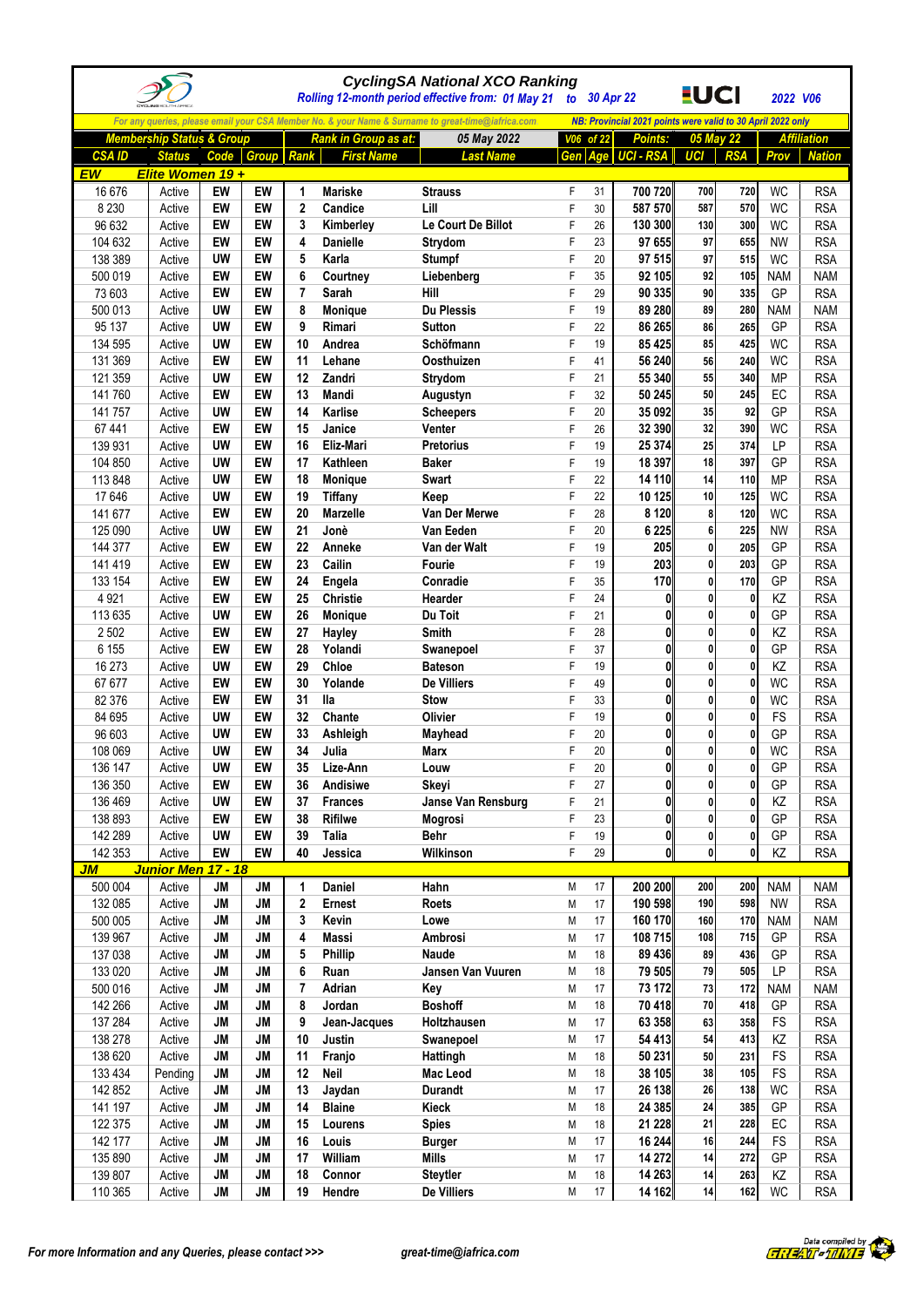|                    |                                      |                        |                        |          |                             | <b>CyclingSA National XCO Ranking</b><br>Rolling 12-month period effective from: 01 May 21        |        |           | to 30 Apr 22                                                | <u>EUCI</u>    |                 | 2022 V06        |                          |
|--------------------|--------------------------------------|------------------------|------------------------|----------|-----------------------------|---------------------------------------------------------------------------------------------------|--------|-----------|-------------------------------------------------------------|----------------|-----------------|-----------------|--------------------------|
|                    |                                      |                        |                        |          |                             | For any queries, please email your CSA Member No. & your Name & Surname to great-time@iafrica.com |        |           | NB: Provincial 2021 points were valid to 30 April 2022 only |                |                 |                 |                          |
|                    | <b>Membership Status &amp; Group</b> |                        |                        |          | <b>Rank in Group as at:</b> | 05 May 2022                                                                                       |        | V06 of 22 | <b>Points:</b>                                              |                | 05 May 22       |                 | <b>Affiliation</b>       |
| <b>CSAID</b>       | <b>Status</b>                        | Code                   | <b>Group</b>           | Rank     | <b>First Name</b>           | <b>Last Name</b>                                                                                  | Gen    | Age       | <b>UCI - RSA</b>                                            | UCI            | <b>RSA</b>      | Prov            | <b>Nation</b>            |
| 141 305            | Active                               | JM                     | JM                     | 20       | Robert                      | O'Reilly                                                                                          | M      | 18        | 13 264                                                      | 13             | 264             | LP              | <b>RSA</b>               |
| 138 800            | Active                               | <b>JM</b>              | <b>JM</b>              | 21       | <b>Brent</b>                | <b>Richter</b>                                                                                    | M      | 18        | 12 236                                                      | 12             | 236             | KZ              | <b>RSA</b>               |
| 140 919            | Active                               | <b>JM</b>              | <b>JM</b>              | 22       | Calem                       | Angus                                                                                             | M      | 17        | 10 142                                                      | 10             | 142             | GP              | <b>RSA</b>               |
| 135 573            | Active                               | <b>JM</b>              | <b>JM</b>              | 23       | Jason                       | <b>Miller</b>                                                                                     | М      | 18        | 8 1 4 8                                                     | 8              | 148             | EC              | <b>RSA</b>               |
| 142 951            | Active                               | <b>JM</b>              | <b>JM</b>              | 24       | Ruben                       | <b>Gombos</b>                                                                                     | M      | 17        | 8 1 1 2                                                     | 8              | 112             | GP              | <b>RSA</b>               |
| 141 153            | Active                               | <b>JM</b>              | <b>JM</b>              | 25       | Divan                       | De Klerk                                                                                          | M      | 18        | 7 277                                                       | 7              | 277             | GP              | <b>RSA</b>               |
| 140 540            | Active                               | <b>JM</b>              | <b>JM</b>              | 26       | Jade                        | Di-Sante                                                                                          | M      | 18        | 7 2 2 8                                                     | $\overline{7}$ | 228             | GP              | <b>RSA</b>               |
| 141 800            | Active                               | <b>JM</b>              | <b>JM</b>              | 27       | Divan                       | Terblanche                                                                                        | M      | 17        | 6083                                                        | 6              | 83              | <b>WC</b>       | <b>RSA</b>               |
| 139 130            | Active                               | JM                     | <b>JM</b>              | 28       | Aaron                       | Pietersen                                                                                         | M      | 18        | 5 2 7 7                                                     | 5              | 277             | GP              | <b>RSA</b>               |
| 141 828            | Active                               | <b>JM</b>              | <b>JM</b>              | 29       | Greg                        | Lawson                                                                                            | M      | 17        | 3 0 5 1                                                     |                | 51              | WC              | <b>RSA</b>               |
| 140 918            | Active                               | <b>JM</b>              | <b>JM</b>              | 30       | <b>Thomas</b>               | <b>Patterson</b>                                                                                  | M      | 17        | 1074                                                        | 1              | 74              | <b>NW</b>       | <b>RSA</b>               |
| 135 794<br>137 092 | Active<br>Active                     | <b>JM</b><br><b>JM</b> | <b>JM</b><br><b>JM</b> | 31<br>32 | Cronje<br><b>Tyrone</b>     | <b>Beukes</b><br><b>Anders</b>                                                                    | M<br>M | 17<br>18  | 231<br>168                                                  | 0<br>0         | 231<br>168      | <b>WC</b><br>LP | <b>RSA</b><br><b>RSA</b> |
| 107 662            | Active                               | <b>JM</b>              | <b>JM</b>              | 33       | Alec                        | Coleske                                                                                           | M      | 17        | 160                                                         | 0              | 160             | <b>WC</b>       | <b>RSA</b>               |
| 138 625            | Active                               | <b>JM</b>              | <b>JM</b>              | 34       | Lood                        | Goosen                                                                                            | M      | 17        | 156                                                         | 0              | 156             | <b>WC</b>       | <b>RSA</b>               |
| 139 926            | Active                               | <b>JM</b>              | <b>JM</b>              | 35       | <b>Nika</b>                 | <b>Duffin</b>                                                                                     | M      | 17        | 130                                                         | 0              | 130             | GP              | <b>RSA</b>               |
| 142 312            | Active                               | <b>JM</b>              | <b>JM</b>              | 36       | <b>Steffin</b>              | De Jager                                                                                          | M      | 17        | 123                                                         | 0              | 123             | GP              | <b>RSA</b>               |
| 141 804            | Active                               | <b>JM</b>              | <b>JM</b>              | 37       | Juan                        | Holtzhausen                                                                                       | M      | 18        | 120                                                         | $\mathbf{0}$   | 120             | GP              | <b>RSA</b>               |
| 141 424            | Active                               | <b>JM</b>              | <b>JM</b>              | 38       | Rion                        | Le Grange                                                                                         | M      | 17        | 116                                                         | $\mathbf{0}$   | 116             | GP              | <b>RSA</b>               |
| 600 001            | Active                               | <b>JM</b>              | <b>JM</b>              | 39       | Alix                        | <b>Andre Gallis</b>                                                                               | M      | 18        | 115                                                         | 0              | 115             | FRA             | <b>FRA</b>               |
| 141 132            | Active                               | <b>JM</b>              | <b>JM</b>              | 40       | Christoff                   | <b>Erasmus</b>                                                                                    | M      | 17        | 111                                                         | 0              | 111             | <b>LP</b>       | <b>RSA</b>               |
| 143 015            | Active                               | <b>JM</b>              | <b>JM</b>              | 41       | Pieter                      | Van Eeden                                                                                         | M      | 17        | 96                                                          | 0              | 96              | GP              | <b>RSA</b>               |
| 141 183            | Active                               | JM                     | <b>JM</b>              | 42       | Kieran                      | Woest                                                                                             | M      | 17        | 88                                                          | 0              | 88              | GP              | <b>RSA</b>               |
| 140 739            | Active                               | <b>JM</b>              | <b>JM</b>              | 43       | Wyatt                       | <b>Botes</b>                                                                                      | Μ      | 18        | 84                                                          | 0              | 84              | <b>NW</b>       | <b>RSA</b>               |
| 136 140            | Active                               | <b>JM</b>              | <b>JM</b>              | 44       | Tian                        | Correia                                                                                           | M      | 17        | 82                                                          | 0              | 82              | FS              | <b>RSA</b>               |
| 114 367            | Active                               | <b>JM</b>              | <b>JM</b>              | 45       | Gustav                      | Venter                                                                                            | M      | 17        | 73                                                          | 0              | 73              | <b>NW</b>       | <b>RSA</b>               |
| 120 532            | Active                               | <b>JM</b>              | <b>JM</b>              | 46       | Teo                         | <b>Bosazza</b>                                                                                    | M      | 17        | 68                                                          | 0              | 68              | EC              | <b>RSA</b>               |
| 138 953            | Active                               | <b>JM</b>              | <b>JM</b>              | 47       | Ruben                       | Van Tonder                                                                                        | M      | 17        | 64                                                          | 0              | 64              | LP              | <b>RSA</b>               |
| 133 769            | Active                               | <b>JM</b>              | <b>JM</b>              | 48       | Wouter                      | <b>Wessels</b>                                                                                    | M      | 17        | 63                                                          | 0              | 63              | FS              | <b>RSA</b>               |
| 133 302            | Active                               | <b>JM</b>              | <b>JM</b>              | 49       | Willie                      | Willemse                                                                                          | M      | 17        | 62                                                          | 0              | 62              | LP              | <b>RSA</b>               |
| 135 915            | Active                               | <b>JM</b>              | <b>JM</b>              | 50       | <b>Nicholas</b>             | <b>Burczak</b>                                                                                    | M      | 18        | 60                                                          | 0              | 60              | KZ              | <b>RSA</b>               |
| 137 848            | Active                               | <b>JM</b>              | <b>JM</b>              | 51       | Andani                      | Raphalalani                                                                                       | M      | 17<br>17  | 53                                                          | 0<br>0         | 53<br>51        | LP<br>LP        | <b>RSA</b>               |
| 141 048<br>136 306 | Active<br>Active                     | <b>JM</b><br><b>JM</b> | <b>JM</b><br><b>JM</b> | 52<br>53 | Andre<br>Luan               | Van Deventer                                                                                      | M<br>M | 17        | 51<br>44                                                    | 0              | 44              | MP              | <b>RSA</b><br><b>RSA</b> |
| 142 465            | Active                               | <b>JM</b>              | <b>JM</b>              | 54       | <b>Streicher</b>            | Snyman<br>Swart                                                                                   | M      | 17        | 38                                                          | $\mathbf{0}$   | 38              | <b>WC</b>       | <b>RSA</b>               |
| 127 943            | Active                               | JM                     | JM                     | 55       | Johann                      | Visser                                                                                            | M      | 18        | 26                                                          |                | 26              | FS              | <b>RSA</b>               |
| 135 423            | Active                               | <b>JM</b>              | <b>JM</b>              | 56       | Jean                        | Coetzee                                                                                           | M      | 17        | 24                                                          | 0              | 24              | <b>MP</b>       | <b>RSA</b>               |
| 67 291             | Active                               | JM                     | JM                     | 57       | <b>Tayne</b>                | <b>Rudling</b>                                                                                    | М      | 17        | 20                                                          | 0              | 20              | KZ              | <b>RSA</b>               |
| 139 094            | Active                               | JM                     | JM                     | 58       | Herman                      | <b>Brand</b>                                                                                      | M      | 17        | 18                                                          | 0              | 18              | GP              | <b>RSA</b>               |
| 142 253            | Active                               | JM                     | <b>JM</b>              | 59       | Andre                       | Steenekamp                                                                                        | М      | 17        | 16                                                          | 0              | 16              | GP              | <b>RSA</b>               |
| 143 768            | Active                               | JM                     | JM                     | 60       | Juan                        | Steyn                                                                                             | М      | 17        | 6 <sup>1</sup>                                              | 0              | $6\phantom{.}6$ | KZ              | <b>RSA</b>               |
| 139 525            | Active                               | JM                     | JM                     | 61       | <b>Matthew</b>              | Frattaroli                                                                                        | M      | 17        | $\mathbf{0}$                                                | 0              | 0               | GP              | <b>RSA</b>               |
| 142 242            | Active                               | JM                     | JM                     | 62       | Zuan                        | Jacobs                                                                                            | М      | 17        | 0                                                           | 0              | 0               | GP              | <b>RSA</b>               |
| 144 072            | Active                               | JM                     | JM                     | 63       | <b>Divan</b>                | Van Straaten                                                                                      | М      | 17        | Ol                                                          | 0              | 0               | GP              | <b>RSA</b>               |
| 143 764            | Active                               | JM                     | JM                     | 64       | <b>Mnelisi</b>              | Pewa                                                                                              | М      | 18        | $\mathbf{0}$                                                | 0              | 0               | ΚZ              | <b>RSA</b>               |
| 101 729            | Active                               | <b>JM</b>              | <b>JM</b>              | 65       | Keagan                      | <b>Brand</b>                                                                                      | М      | 17        | $\mathbf{0}$                                                | $\mathbf{0}$   | $\mathbf{0}$    | KZ              | <b>RSA</b>               |
| 110 442            | Active                               | JM                     | JM                     | 66       | Ryan                        | Veer                                                                                              | М      | 18        | 0                                                           | 0              | 0               | <b>WC</b>       | <b>RSA</b>               |
| 120 968            | Active                               | JM                     | JM                     | 67       | Henning                     | Venter                                                                                            | М      | 18        | 0                                                           | 0              | 0               | <b>WC</b>       | <b>RSA</b>               |
| 124 786            | Active                               | JM                     | JM                     | 68       | <b>Victor</b>               | Olckers                                                                                           | М      | 18        | O                                                           | 0              | 0               | EC              | <b>RSA</b>               |
| 133 005            | Active                               | JM                     | JM                     | 69       | <b>Bartel</b>               | <b>Herbst</b>                                                                                     | М      | 18        | 0                                                           | 0              | 0               | <b>MP</b>       | <b>RSA</b>               |
| 134 404            | Active                               | JM                     | JM<br>JM               | 70<br>71 | James<br>Luke               | Floyd                                                                                             | М      | 17<br>17  | $\mathbf{0}$<br>$\mathbf{0}$                                | 0<br>0         | 0<br>0          | <b>MP</b>       | <b>RSA</b>               |
| 135 471<br>135 932 | Active<br>Active                     | JM<br>JM               | JM                     | 72       | <b>Blake</b>                | Kavanagh<br>Frodsham                                                                              | М<br>М | 18        | $\mathbf{0}$                                                | 0              | 0               | <b>WC</b><br>KZ | <b>RSA</b><br><b>RSA</b> |
| 136 780            | Active                               | JM                     | JM                     | 73       | Cameron                     | Mccall                                                                                            | М      | 18        | 0                                                           | 0              | 0               | <b>WC</b>       | <b>RSA</b>               |
| 136 905            | Active                               | JM                     | JM                     | 74       | Tiaan                       | Steenkamp                                                                                         | М      | 17        | Ol                                                          | 0              | 0               | <b>WC</b>       | <b>RSA</b>               |
| 138 605            | Active                               | JM                     | JM                     | 75       | Jaco                        | Jacobs                                                                                            | М      | 17        | $\mathbf{0}$                                                | 0              | 0               | <b>WC</b>       | <b>RSA</b>               |
| 139 122            | Active                               | JM                     | <b>JM</b>              | 76       | Jonathan                    | Smit                                                                                              | М      | 17        | $\mathbf{0}$                                                | $\mathbf{0}$   | 0               | GP              | <b>RSA</b>               |
| 139 126            | Active                               | JM                     | JM                     | 77       | Luke                        | <b>Evans</b>                                                                                      | М      | 17        | 0                                                           | $\mathbf{0}$   | $\mathbf{0}$    | EC              | <b>RSA</b>               |
| 139 422            | Active                               | JM                     | JM                     | 78       | Jean                        | Surridge                                                                                          | М      | 17        | 0                                                           | 0              | 0               | <b>WC</b>       | <b>RSA</b>               |
| 139 438            | Active                               | JM                     | JM                     | 79       | Christopher                 | Snyman                                                                                            | М      | 18        | $\mathbf{0}$                                                | $\mathbf{0}$   | $\mathbf{0}$    | WC              | <b>RSA</b>               |
| 139 658            | Active                               | JM                     | JM                     | 80       | <b>Bjorn</b>                | Uys                                                                                               | M      | 17        | 0                                                           | $\bf{0}$       | $\mathbf 0$     | WC              | <b>RSA</b>               |

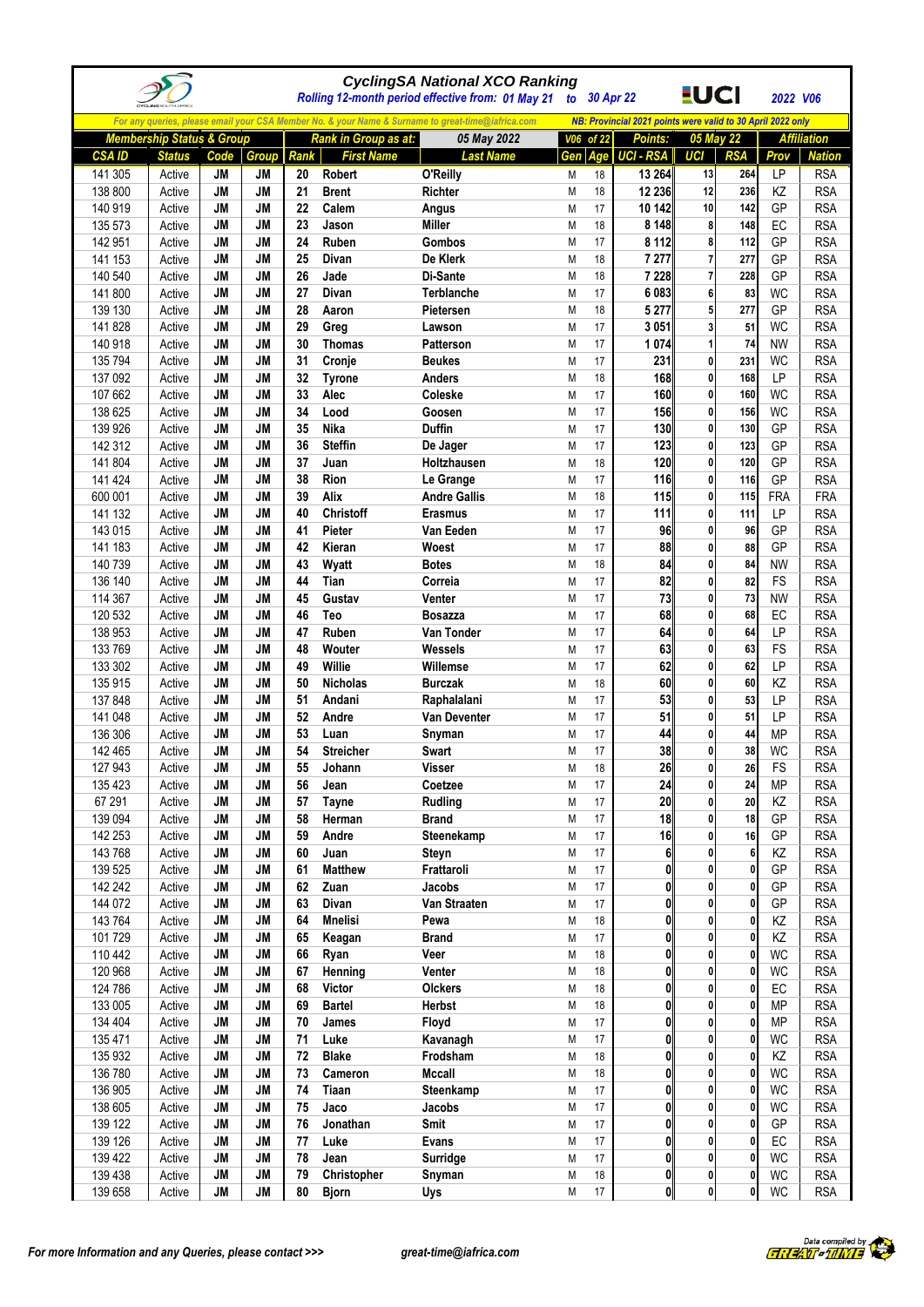|                    |                                      |                        |                        |             |                             | <b>CyclingSA National XCO Ranking</b><br>Rolling 12-month period effective from: 01 May 21        | to 30 Apr 22 |          |                                                             | <u>EUCI</u>                  |                   | 2022 V06          |                          |
|--------------------|--------------------------------------|------------------------|------------------------|-------------|-----------------------------|---------------------------------------------------------------------------------------------------|--------------|----------|-------------------------------------------------------------|------------------------------|-------------------|-------------------|--------------------------|
|                    |                                      |                        |                        |             |                             | For any queries, please email your CSA Member No. & your Name & Surname to great-time@iafrica.com |              |          | NB: Provincial 2021 points were valid to 30 April 2022 only |                              |                   |                   |                          |
|                    | <b>Membership Status &amp; Group</b> |                        |                        |             | <b>Rank in Group as at:</b> | 05 May 2022                                                                                       | V06 of 22    |          | Points:                                                     | 05 May 22                    |                   |                   | <b>Affiliation</b>       |
| <b>CSA ID</b>      | <b>Status</b>                        | Code                   | Group                  | <b>Rank</b> | <b>First Name</b>           | <b>Last Name</b>                                                                                  | Gen          | Age      | <b>UCI - RSA</b>                                            | UCI                          | <b>RSA</b>        | Prov              | <b>Nation</b>            |
| 140 788            | Active                               | JM                     | JM                     | 81          | Willem                      | <b>Botha</b>                                                                                      | Μ            | 17       | $\mathbf{0}$                                                | $\mathbf{0}$                 | 0                 | WC                | <b>RSA</b>               |
| 140 790            | Active                               | <b>JM</b>              | <b>JM</b>              | 82          | Jean                        | De Beer                                                                                           | M            | 18       | $\mathbf{0}$                                                | $\mathbf{0}$                 | 0                 | <b>WC</b>         | <b>RSA</b>               |
| 140 844            | Active                               | <b>JM</b>              | <b>JM</b>              | 83          | <b>Torsten</b>              | <b>Swart</b>                                                                                      | M            | 18       | $\mathbf{0}$                                                | $\mathbf{0}$                 | 0                 | EC                | <b>RSA</b>               |
| 140 925            | Active                               | <b>JM</b>              | <b>JM</b>              | 84          | Reinhardt                   | Geyser                                                                                            | M            | 17       | $\mathbf{0}$                                                | $\mathbf{0}$                 | 0                 | GP                | <b>RSA</b>               |
| 141 109            | Active                               | <b>JM</b>              | <b>JM</b>              | 85          | M J                         | Visagie                                                                                           | M            | 17       | $\mathbf{0}$                                                | $\mathbf{0}$                 | 0                 | <b>WC</b>         | <b>RSA</b>               |
| 141 167            | Active                               | <b>JM</b>              | <b>JM</b>              | 86          | Rowan                       | Farrell                                                                                           | M            | 17       | $\bf{0}$                                                    | $\mathbf{0}$                 | 0                 | EC                | <b>RSA</b>               |
| 141 230            | Active                               | <b>JM</b>              | <b>JM</b>              | 87          | Devan                       | Van Zyl                                                                                           | M            | 17       | $\mathbf{0}$                                                | $\mathbf 0$                  | 0                 | <b>WC</b>         | <b>RSA</b>               |
| 141 341            | Active                               | <b>JM</b>              | <b>JM</b>              | 88          | Lungile                     | Sithole-Wiltshire                                                                                 | Μ            | 17       | $\mathbf{0}$                                                | $\mathbf{0}$                 | 0                 | LP                | <b>RSA</b>               |
| 141 354            | Active                               | <b>JM</b>              | <b>JM</b>              | 89          | <b>Bernardt</b>             | <b>Pretorius</b>                                                                                  | M            | 17       | 0                                                           | $\mathbf{0}$                 | 0                 | WC                | <b>RSA</b>               |
| 141 668            | Active                               | <b>JM</b>              | <b>JM</b>              | 90          | Xander                      | Van Dyk                                                                                           | M            | 18       | $\mathbf{0}$                                                | $\mathbf{0}$                 | $\mathbf{0}$      | WC                | <b>RSA</b>               |
| 141 743            | Active                               | <b>JM</b>              | <b>JM</b>              | 91          | JP                          | De Jager                                                                                          | M            | 17       | 0                                                           | $\mathbf{0}$                 | 0                 | GP                | <b>RSA</b>               |
| 141 948            | Active                               | <b>JM</b>              | <b>JM</b>              | 92          | Ryno                        | <b>Schutte</b>                                                                                    | M            | 17       | $\mathbf{0}$                                                | $\mathbf{0}$                 | 0                 | <b>NW</b>         | <b>RSA</b>               |
| 142 254            | Active                               | <b>JM</b>              | <b>JM</b>              | 93          | <b>Stuart</b>               | Luyt                                                                                              | Μ            | 17       | $\mathbf{0}$                                                | $\mathbf{0}$                 | 0                 | <b>NW</b>         | <b>RSA</b>               |
| 142 273            | Active                               | <b>JM</b>              | <b>JM</b>              | 94          | <b>Tyron</b>                | Kleinsmidt                                                                                        | Μ            | 18       | $\mathbf{0}$                                                | $\mathbf{0}$                 | 0                 | EC                | <b>RSA</b>               |
| 142 274            | Active                               | <b>JM</b>              | <b>JM</b>              | 95          | Orlan                       | Sanne                                                                                             | M            | 17       | $\mathbf{0}$                                                | $\mathbf{0}$                 | 0                 | GP                | <b>RSA</b>               |
| 142 283            | Active                               | <b>JM</b>              | <b>JM</b>              | 96          | Roman                       | <b>Boulton</b>                                                                                    | M            | 18<br>17 | 0<br>$\bf{0}$                                               | $\mathbf{0}$<br>$\mathbf{0}$ | 0<br>0            | GP<br>LP          | <b>RSA</b>               |
| 142 313<br>142 319 | Active<br>Active                     | <b>JM</b><br><b>JM</b> | <b>JM</b><br><b>JM</b> | 97<br>98    | Jacques<br><b>Stephanus</b> | Du Preez<br>Van Heerden                                                                           | M            | 18       | $\mathbf{0}$                                                | $\mathbf{0}$                 | 0                 | LP                | <b>RSA</b><br><b>RSA</b> |
| 142 475            | Active                               | <b>JM</b>              | <b>JM</b>              | 99          | Jonathan                    | <b>McCabe</b>                                                                                     | M<br>Μ       | 17       | $\mathbf{0}$                                                | $\mathbf{0}$                 | 0                 | <b>MP</b>         | <b>RSA</b>               |
| 142 638            | Active                               | <b>JM</b>              | <b>JM</b>              | 100         | Joshua                      | Osner                                                                                             | M            | 18       | 0                                                           | $\mathbf{0}$                 | 0                 | <b>WC</b>         | <b>RSA</b>               |
| 142 854            | Active                               | <b>JM</b>              | <b>JM</b>              | 101         | Christiaan                  | <b>Ellis</b>                                                                                      | M            | 18       | $\mathbf{0}$                                                | $\mathbf{0}$                 | $\mathbf{0}$      | WC                | <b>RSA</b>               |
| 143 062            | Pending                              | <b>JM</b>              | <b>JM</b>              | 102         | Eugene                      | <b>Kriek</b>                                                                                      | M            | 18       | 0                                                           | $\mathbf{0}$                 | 0                 | GP                | <b>RSA</b>               |
| 143 340            | Active                               | <b>JM</b>              | <b>JM</b>              | 103         | Jamelyn                     | Maart                                                                                             | М            | 17       | $\mathbf{0}$                                                | $\mathbf{0}$                 | $\mathbf 0$       | WC                | <b>RSA</b>               |
| JW                 | <b>Junior Women 17 - 18</b>          |                        |                        |             |                             |                                                                                                   |              |          |                                                             |                              |                   |                   |                          |
| 125 104            | Active                               | <b>JW</b>              | <b>JW</b>              | 1           | <b>Madison</b>              | Mann                                                                                              | F            | 18       | 216 660                                                     | 216                          | 660               | EC                | <b>RSA</b>               |
| 145 184            | Active                               | <b>JW</b>              | <b>JW</b>              | $\mathbf 2$ | <b>Tyler</b>                | Jacobs                                                                                            | F            | 18       | 170 400                                                     | 170                          | 400               | KZ                | <b>RSA</b>               |
| 133 358            | Active                               | <b>JW</b>              | <b>JW</b>              | 3           | Lilian                      | <b>Baber</b>                                                                                      | F            | 17       | 143 530                                                     | 143                          | 530               | LP                | <b>RSA</b>               |
| 500 020            | Active                               | <b>JW</b>              | <b>JW</b>              | 4           | Lotte                       | <b>Beulker</b>                                                                                    | F            | 18       | 102 100                                                     | 102                          | 100               | <b>NAM</b>        | <b>NAM</b>               |
| 108 011            | Active                               | <b>JW</b>              | <b>JW</b>              | 5           | Anna                        | <b>Marx</b>                                                                                       | F            | 18       | 82 410                                                      | 82                           | 410               | <b>WC</b>         | <b>RSA</b>               |
| 124 344            | Active                               | <b>JW</b>              | <b>JW</b>              | 6           | Riley                       | Smith                                                                                             | F            | 17       | 74 370                                                      | 74                           | 370               | KZ                | <b>RSA</b>               |
| 126 174            | Active                               | <b>JW</b>              | <b>JW</b>              | 7           | Kayleigh                    | <b>Stevenson</b>                                                                                  | F            | 18       | 45 240                                                      | 45                           | 240               | KZ                | <b>RSA</b>               |
| 135 356            | Active                               | <b>JW</b>              | <b>JW</b>              | 8           | Anya                        | <b>Du Plessis</b>                                                                                 | F            | 17       | 30 115                                                      | 30                           | 115               | <b>WC</b>         | <b>RSA</b>               |
| 132 000            | Active                               | <b>JW</b>              | <b>JW</b>              | 9           | <b>Emily</b>                | Van Heerden                                                                                       | F            | 17       | 27 210                                                      | 27                           | 210               | ΚZ                | <b>RSA</b>               |
| 138 616            | Active                               | <b>JW</b>              | <b>JW</b>              | 10          | Lianke                      | Fourie                                                                                            | F            | 17       | 26 377                                                      | 26                           | 377               | LP                | <b>RSA</b>               |
| 119836             | Active                               | <b>JW</b>              | <b>JW</b>              | 11          | Kayleigh                    | <b>Scholtz</b>                                                                                    | F            | 18       | 24 105                                                      | 24                           | 105               | <b>WC</b>         | <b>RSA</b>               |
| 142 388            | Active                               | <b>JW</b>              | JW                     | 12          | Ansune                      | Fourie                                                                                            |              | 18       | 20 194                                                      | 20                           | 194               | <b>NW</b>         | <b>RSA</b>               |
| 140 814            | Active                               | <b>JW</b>              | <b>JW</b>              | 13          | <b>Tarina</b>               | Naude                                                                                             | F            | 18       | 20 096                                                      | 20                           | 96                | GP                | <b>RSA</b>               |
| 135 179            | Active                               | <b>JW</b>              | <b>JW</b>              | 14          | Geane                       | Engelbrecht                                                                                       | F            | 18       | 5 1 2 5                                                     | 5 <sub>l</sub>               | 125               | <b>MP</b>         | <b>RSA</b>               |
| 142 271            | Active                               | <b>JW</b>              | <b>JW</b>              | 15          | Helen                       | Wilson                                                                                            | F            | 17       | 130                                                         | $\mathbf{0}$                 | 130               | GP                | <b>RSA</b>               |
| 137 886            | Active                               | JW                     | JW                     | 16          | Rachel                      | Seamen                                                                                            | F            | 17       | 68                                                          | $\mathbf{0}$                 | 68                | EC                | <b>RSA</b>               |
| 122 391            | Active                               | <b>JW</b>              | <b>JW</b>              | 17          | Miyanda                     | <b>Maseti</b>                                                                                     | F<br>F       | 17<br>18 | $\pmb{0}$<br>$\mathbf{0}$                                   | $\mathbf{0}$<br>$\mathbf{0}$ | $\mathbf{0}$<br>0 | GP                | <b>RSA</b>               |
| 126 776            | Active                               | <b>JW</b><br><b>JW</b> | <b>JW</b><br><b>JW</b> | 18<br>19    | Linel<br>Caitlin            | Engelbrecht                                                                                       | F            |          | $\mathbf{0}$                                                | $\mathbf{0}$                 | 0                 | <b>WC</b>         | <b>RSA</b><br><b>RSA</b> |
| 135 431<br>141 217 | Active<br>Active                     | <b>JW</b>              | <b>JW</b>              | 20          | Jorja                       | Thompson<br>Boonzaier                                                                             | F            | 18<br>17 | $\pmb{0}$                                                   | $\mathbf{0}$                 | 0                 | <b>NW</b><br>$EC$ | <b>RSA</b>               |
| 141 672            | Active                               | <b>JW</b>              | <b>JW</b>              | 21          | Capon                       | Cameron                                                                                           | F            | 18       | $\mathbf{0}$                                                | $\mathbf{0}$                 | 0                 | GP                | <b>RSA</b>               |
| $\overline{YM}$    | Youth Men 15 - 16                    |                        |                        |             |                             |                                                                                                   |              |          |                                                             |                              |                   |                   |                          |
| 118 868            | Active                               | YM                     | YM                     | 1           | Omar                        | Wilson                                                                                            | Μ            | 16       | 705                                                         | $\mathbf{0}$                 | 705               | KZ                | <b>RSA</b>               |
| 141 770            | Active                               | YM                     | <b>YM</b>              | 2           | Josh                        | Van Der Merwe                                                                                     | M            | 16       | 548                                                         | $\mathbf{0}$                 | 548               | GP                | <b>RSA</b>               |
| 123 100            | Active                               | YM                     | YM                     | 3           | Andre                       | Van Rooyen                                                                                        | M            | 16       | 520                                                         | $\mathbf{0}$                 | 520               | FS                | <b>RSA</b>               |
| 142 257            | Active                               | YM                     | YM                     | 4           | Joshua                      | Kanis                                                                                             | М            | 15       | 458                                                         | $\mathbf{0}$                 | 458               | GP                | <b>RSA</b>               |
| 131 984            | Active                               | YM                     | <b>YM</b>              | 5           | Jeandre                     | Ungerer                                                                                           | M            | 15       | 413                                                         | $\mathbf{0}$                 | 413               | <b>WC</b>         | <b>RSA</b>               |
| 135 917            | Active                               | YM                     | YM                     | 6           | Samuel                      | Cleary                                                                                            | M            | 15       | 375                                                         | $\mathbf{0}$                 | 375               | <b>WC</b>         | <b>RSA</b>               |
| 130 965            | Active                               | YM                     | YM                     | 7           | Gustav                      | Roller                                                                                            | M            | 15       | 330                                                         | $\mathbf{0}$                 | 330               | GP                | <b>RSA</b>               |
| 124 944            | Active                               | <b>YM</b>              | YM                     | 8           | Jed                         | <b>Bridger</b>                                                                                    | M            | 15       | 320                                                         | $\mathbf{0}$                 | 320               | EC                | <b>RSA</b>               |
| 136 704            | Active                               | YM                     | YM                     | 9           | Jean-Jacques                | Koekemoer                                                                                         | М            | 15       | 310                                                         | $\mathbf{0}$                 | 310               | FS                | <b>RSA</b>               |
| 134 716            | Active                               | YM                     | YM                     | 10          | Adian                       | Claassen                                                                                          | М            | 15       | 220                                                         | $\mathbf{0}$                 | 220               | FS                | <b>RSA</b>               |
| 128 117            | Active                               | YM                     | YM                     | 11          | <b>Nicholas</b>             | Van Der Merwe                                                                                     | Μ            | 15       | 213                                                         | $\mathbf{0}$                 | 213               | GP                | <b>RSA</b>               |
| 142 781            | Active                               | YM                     | YM                     | 12          | Gerald                      | Gray                                                                                              | М            | 15       | 207                                                         | $\mathbf{0}$                 | 207               | <b>FS</b>         | <b>RSA</b>               |
| 142 343            | Active                               | YM                     | YM                     | 13          | Stephan                     | Aldum                                                                                             | M            | 15       | 200                                                         | $\mathbf{0}$                 | 200               | GP                | <b>RSA</b>               |
| 500 007            | Active                               | YM                     | YM                     | 14          | Roger                       | Surén                                                                                             | M            | 16       | 200                                                         | $\mathbf{0}$                 | 200               | <b>NAM</b>        | <b>NAM</b>               |
| 139 326            | Active                               | YM                     | YM                     | 15          | Gordon                      | Noel                                                                                              | M            | 15       | 191                                                         | 0                            | 191               | LP                | <b>RSA</b>               |

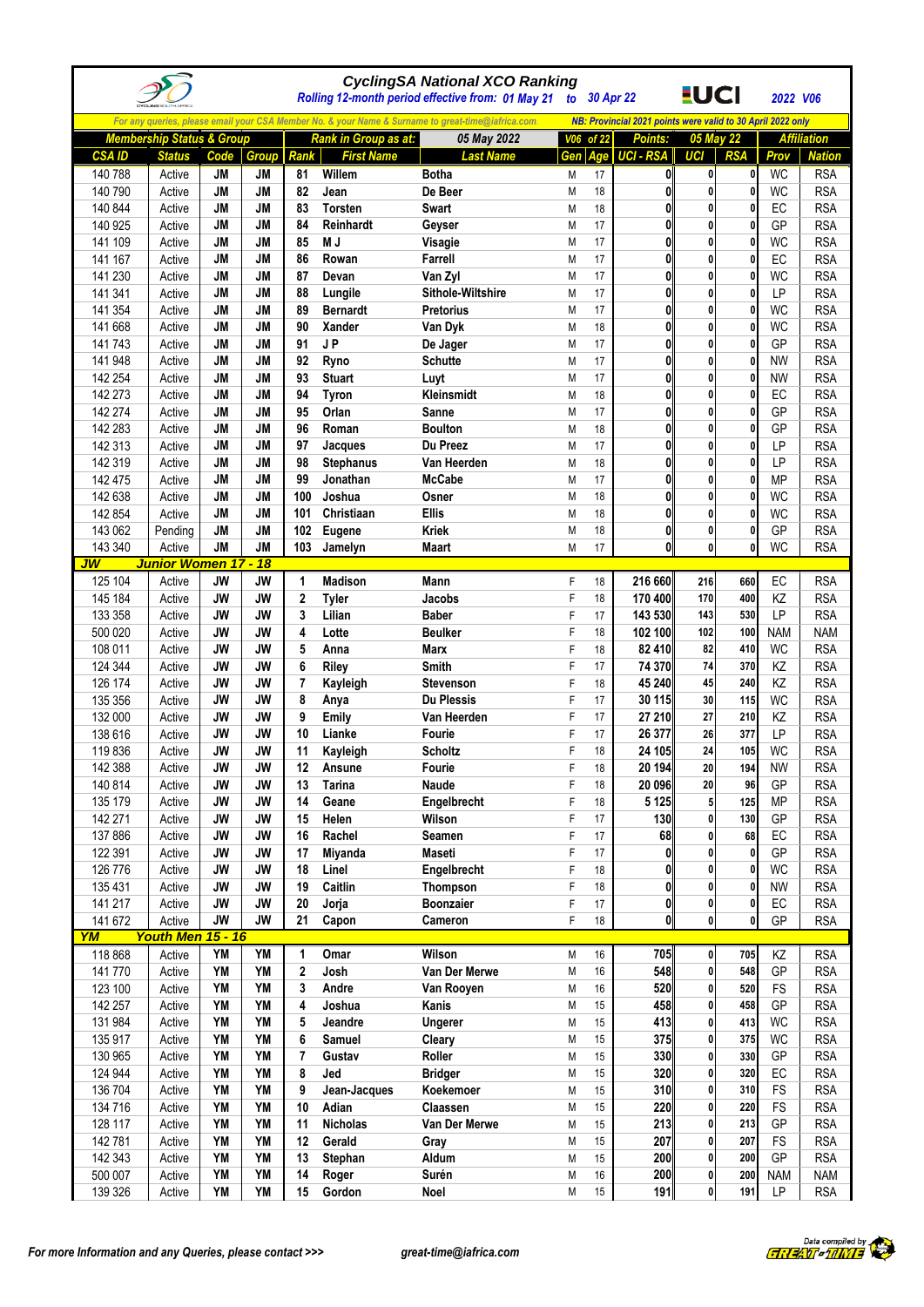|                    |                                      |                 |                 |          |                               | <b>CyclingSA National XCO Ranking</b><br>Rolling 12-month period effective from: 01 May 21        |        | to 30 Apr 22 |                                                                        | <u>EUCI</u>                  |              | 2022 V06               |                          |
|--------------------|--------------------------------------|-----------------|-----------------|----------|-------------------------------|---------------------------------------------------------------------------------------------------|--------|--------------|------------------------------------------------------------------------|------------------------------|--------------|------------------------|--------------------------|
|                    |                                      |                 |                 |          |                               | For any queries, please email your CSA Member No. & your Name & Surname to great-time@iafrica.com |        |              |                                                                        |                              |              |                        |                          |
|                    | <b>Membership Status &amp; Group</b> |                 |                 |          | Rank in Group as at:          | 05 May 2022                                                                                       |        | V06 of 22    | NB: Provincial 2021 points were valid to 30 April 2022 only<br>Points: |                              | 05 May 22    |                        | <b>Affiliation</b>       |
| <b>CSAID</b>       | <b>Status</b>                        | Code            | <b>Group</b>    | Rank     | <b>First Name</b>             | <b>Last Name</b>                                                                                  | Gen    | Age          | <b>UCI - RSA</b>                                                       | <b>UCI</b>                   | <b>RSA</b>   | Prov                   | <b>Nation</b>            |
| 139 578            | Active                               | YM              | YM              | 16       | <b>Beon</b>                   | Van Staden                                                                                        | M      | 16           | 190                                                                    | $\mathbf{0}$                 | 190          | GP                     | <b>RSA</b>               |
| 112 401            | Active                               | YM              | YM              | 17       | Alessandro                    | Fanicchi                                                                                          | M      | 15           | 183                                                                    | $\mathbf{0}$                 | 183          | EC                     | <b>RSA</b>               |
| 142 488            | Active                               | YM              | YM              | 18       | Eben                          | <b>Binneman</b>                                                                                   | M      | 16           | 181                                                                    | 0                            | 181          | <b>MP</b>              | <b>RSA</b>               |
| 141 775            | Active                               | YM              | <b>YM</b>       | 19       | Carter                        | <b>Barnes Olivier</b>                                                                             | M      | 15           | 178                                                                    | $\mathbf{0}$                 | 178          | GP                     | <b>RSA</b>               |
| 141 249            | Active                               | YM              | YM              | 20       | Joshua                        | <b>Metcalf</b>                                                                                    | M      | 16           | 156                                                                    | 0                            | 156          | KZ                     | <b>RSA</b>               |
| 133 751            | Active                               | YM              | <b>YM</b>       | 21       | Rupert                        | <b>Taljaard</b>                                                                                   | M      | 16           | 148                                                                    | 0                            | 148          | <b>WC</b>              | <b>RSA</b>               |
| 136 329            | Active                               | YM              | YM              | 22       | Darrell                       | Swanepoel                                                                                         | M      | 15           | 144                                                                    | $\mathbf{0}$                 | 144          | FS                     | <b>RSA</b>               |
| 128 193<br>138 959 | Active<br>Active                     | YM<br><b>YM</b> | YM<br><b>YM</b> | 23<br>24 | Luca<br>Lumardt               | Zietsman<br>Pienaar                                                                               | M<br>M | 15<br>16     | 144<br>137                                                             | $\mathbf{0}$<br>0            | 144<br>137   | <b>WC</b><br>GP        | <b>RSA</b><br><b>RSA</b> |
| 107 939            | Active                               | YM              | <b>YM</b>       | 25       | <b>Francois</b>               | De Jager 2                                                                                        | M      | 16           | 120                                                                    | $\mathbf{0}$                 | 120          | MP                     | <b>RSA</b>               |
| 142 482            | Active                               | YM              | YM              | 26       | Ty                            | <b>Botes</b>                                                                                      | M      | 15           | 113                                                                    | 0                            | 113          | <b>NW</b>              | <b>RSA</b>               |
| 141 140            | Active                               | YM              | YM              | 27       | Waldo                         | Strijdom                                                                                          | M      | 16           | 110                                                                    | 0                            | 110          | LP                     | <b>RSA</b>               |
| 134 567            | Active                               | YM              | YM              | 28       | Wium                          | Du Toit                                                                                           | M      | 15           | 93                                                                     | $\mathbf{0}$                 | 93           | GP                     | <b>RSA</b>               |
| 143 731            | Active                               | <b>YM</b>       | YM              | 29       | <b>Matthew</b>                | Holloway                                                                                          | M      | 16           | 92                                                                     | 0                            | 92           | KZ                     | <b>RSA</b>               |
| 141 789            | Active                               | YM              | <b>YM</b>       | 30       | <b>Travis</b>                 | Rademan-Ludeke                                                                                    | M      | 16           | 88                                                                     | $\mathbf{0}$                 | 88           | GP                     | <b>RSA</b>               |
| 145 201            | Active                               | YM              | <b>YM</b>       | 31       | Daniël                        | <b>Scheepers</b>                                                                                  | M      | 16           | 82                                                                     | 0                            | 82           | GP                     | <b>RSA</b>               |
| 127 907            | Active                               | YM              | YM              | 32       | Jomar                         | Prinsloo                                                                                          | M      | 16           | 76                                                                     | 0                            | 76           | FS                     | <b>RSA</b>               |
| 143 750            | Active                               | <b>YM</b>       | <b>YM</b>       | 33       | Noah                          | Odendaal                                                                                          | M      | 16           | 72                                                                     | $\mathbf{0}$                 | 72           | GP                     | <b>RSA</b>               |
| 141 220            | Active                               | YM              | YM              | 34       | <b>Xandrich</b>               | Schoerie                                                                                          | M      | 15           | 64                                                                     | $\mathbf{0}$                 | 64           | LP                     | <b>RSA</b>               |
| 141 538<br>134 535 | Active<br>Active                     | <b>YM</b><br>YM | <b>YM</b><br>YM | 35<br>36 | L-Dean<br><b>Samuel</b>       | <b>Kruger</b><br><b>Mcintosh</b>                                                                  | M<br>M | 16<br>15     | 60<br>53                                                               | 0<br>0                       | 60<br>53     | LP<br><b>MP</b>        | <b>RSA</b><br><b>RSA</b> |
| 142 662            | Active                               | YM              | YM              | 37       | Aidan                         | <b>Blatch</b>                                                                                     | M      | 15           | 50                                                                     | 0                            | 50           | GP                     | <b>RSA</b>               |
| 141 858            | Active                               | YM              | YM              | 38       | Juan                          | Van Zyl                                                                                           | M      | 15           | 46                                                                     | 0                            | 46           | <b>WC</b>              | <b>RSA</b>               |
| 142 405            | Active                               | YM              | YM              | 39       | Jannes                        | Koekemoer                                                                                         | M      | 16           | 45                                                                     | $\mathbf{0}$                 | 45           | <b>NW</b>              | <b>RSA</b>               |
| 142 363            | Active                               | YM              | YM              | 40       | Xander                        | Le Roux                                                                                           | M      | 16           | 39                                                                     | 0                            | 39           | <b>NW</b>              | <b>RSA</b>               |
| 140 240            | Active                               | <b>YM</b>       | <b>YM</b>       | 41       | Enrico                        | Kennedy                                                                                           | M      | 15           | 34                                                                     | $\mathbf{0}$                 | 34           | FS                     | <b>RSA</b>               |
| 139 217            | Active                               | YM              | <b>YM</b>       | 42       | <b>Tristan</b>                | Hudson                                                                                            | М      | 15           | 30                                                                     | 0                            | 30           | LP                     | <b>RSA</b>               |
| 143 716            | Active                               | <b>YM</b>       | YM              | 43       | James                         | Close                                                                                             | M      | 16           | 30                                                                     | 0                            | 30           | KZ                     | <b>RSA</b>               |
| 143 329            | Active                               | YM              | YM              | 44       | De Wet                        | <b>Beyers</b>                                                                                     | M      | 15           | 29                                                                     | $\mathbf{0}$                 | 29           | <b>MP</b>              | <b>RSA</b>               |
| 142 661            | Active                               | YM              | YM              | 45       | Hendré                        | <b>Bester</b>                                                                                     | M      | 15           | 26                                                                     | $\mathbf{0}$                 | 26           | <b>FS</b>              | <b>RSA</b>               |
| 144 779            | Active                               | YM              | <b>YM</b>       | 46       | Ruan                          | <b>Britz</b>                                                                                      | M      | 16           | 24                                                                     | 0                            | 24           | <b>NW</b>              | <b>RSA</b>               |
| 143 170            | Active                               | YM              | <b>YM</b>       | 47       | Willem                        | <b>Nieuwoudt</b>                                                                                  | M      | 15           | 22                                                                     | $\mathbf{0}$                 | 22           | <b>NW</b>              | <b>RSA</b>               |
| 145 244<br>143 704 | Active<br>Active                     | YM<br>YM        | YM<br>YM        | 48<br>49 | Xander<br>Henre               | Du Preez<br>Putter                                                                                | M<br>M | 16<br>16     | 20<br>16                                                               | 0<br>0                       | 20<br>16     | <b>NW</b><br>MP        | <b>RSA</b><br><b>RSA</b> |
| 143 480            | Active                               | YM              | YM              | 50       | Logan                         | Potgieter                                                                                         | M      | 15           | $\mathbf{0}$                                                           | $\mathbf{0}$                 | $\mathbf 0$  | <b>MP</b>              | <b>RSA</b>               |
| 126 231            | Active                               | <b>YM</b>       | <b>YM</b>       | 51       | Robert                        | Nieuwenhuizen                                                                                     | М      | 15           | 0                                                                      | $\pmb{0}$                    | 0            | <b>WC</b>              | <b>RSA</b>               |
| 129 309            | Active                               | YM              | YM              | 52       | <b>Matthew</b>                | Hudson                                                                                            | M      | 15           | 0                                                                      | 0                            | 0            | <b>WC</b>              | <b>RSA</b>               |
| 131 777            | Active                               | YM              | YM              | 53       | Luca                          | Wiese                                                                                             | М      | 15           | $\mathbf{0}$                                                           | $\mathbf{0}$                 | 0            | <b>WC</b>              | <b>RSA</b>               |
| 132 842            | Active                               | YM              | YM              | 54       | Morgan                        | Jones                                                                                             | М      | 15           | 0                                                                      | 0                            | 0            | <b>WC</b>              | <b>RSA</b>               |
| 133 915            | Active                               | YM              | YM              | 55       | <b>Mitchell</b>               | <b>Boik</b>                                                                                       | Μ      | 15           | 0                                                                      | 0                            | 0            | ΚZ                     | <b>RSA</b>               |
| 136 281            | Pending                              | YM              | YM              | 56       | Jaco                          | Van Zyl                                                                                           | М      | 15           | 0                                                                      | $\mathbf{0}$                 | 0            | <b>WC</b>              | <b>RSA</b>               |
| 136 749            | Active                               | YM              | <b>YM</b>       | 57       | Stephan                       | Kruger                                                                                            | М      | 16           | 0                                                                      | 0                            | 0            | <b>FS</b>              | <b>RSA</b>               |
| 136 863            | Active                               | YM              | YM              | 58       | Tiaan                         | Manefeldt                                                                                         | М      | 16           | 0                                                                      | 0                            | 0            | <b>WC</b>              | <b>RSA</b>               |
| 136 881            | Active                               | YM<br>YM        | YM<br>YM        | 59<br>60 | <b>Thomas</b><br>Ruan         | <b>Dunkley</b><br><b>Badenhorst</b>                                                               | М      | 16           | 0<br>0                                                                 | 0<br>0                       | 0<br>0       | <b>WC</b>              | <b>RSA</b>               |
| 138 067<br>138 361 | Active<br>Active                     | YM              | YM              | 61       | <b>Francois</b>               | Coetzee                                                                                           | M<br>М | 16<br>15     | $\bf{0}$                                                               | $\mathbf{0}$                 | 0            | <b>WC</b><br><b>WC</b> | <b>RSA</b><br><b>RSA</b> |
| 138 515            | Active                               | YM              | YM              | 62       | Zander                        | <b>Du Plessis</b>                                                                                 | М      | 15           | 0                                                                      | $\mathbf{0}$                 | 0            | <b>WC</b>              | <b>RSA</b>               |
| 138 571            | Active                               | YM              | YM              | 63       | Josua                         | Wagner                                                                                            | М      | 16           | 0                                                                      | 0                            | 0            | EC                     | <b>RSA</b>               |
| 138 670            | Active                               | YM              | YM              | 64       | <b>Hardus</b>                 | Louw                                                                                              | М      | $16\,$       | 0                                                                      | 0                            | 0            | LP                     | <b>RSA</b>               |
| 138 815            | Active                               | YM              | YM              | 65       | Ghian                         | <b>Muller</b>                                                                                     | М      | 15           | 0                                                                      | 0                            | 0            | GP                     | <b>RSA</b>               |
| 138 985            | Active                               | YM              | YM              | 66       | Dervan                        | Hamer                                                                                             | М      | 15           | 0                                                                      | 0                            | 0            | EC                     | GBR                      |
| 140 002            | Active                               | YM              | YM              | 67       | Xavier                        | <b>Mettler</b>                                                                                    | М      | $16\,$       | 0                                                                      | $\mathbf{0}$                 | 0            | GP                     | <b>RSA</b>               |
| 141 111            | Pending                              | YM              | YM              | 68       | Ruben                         | Van Biljon                                                                                        | М      | 16           | 0                                                                      | 0                            | 0            | GP                     | <b>RSA</b>               |
| 141 144            | Active                               | YM              | YM              | 69       | Louis                         | Van Rooyen                                                                                        | М      | 16           | $\mathbf{0}$                                                           | 0                            | 0            | GP                     | <b>RSA</b>               |
| 141 290            | Active                               | YM              | YM              | 70       | Christiaan                    | Davel                                                                                             | М      | 15           | 0                                                                      | 0                            | 0            | <b>WC</b>              | <b>RSA</b>               |
| 141 525            | Active                               | YM              | YM              | 71       | Alexander                     | Jonker                                                                                            | М      | 15           | 0                                                                      | 0                            | 0            | <b>WC</b>              | <b>RSA</b>               |
| 141 619<br>142 395 | Active<br>Active                     | YM<br>YM        | YM<br>YM        | 72<br>73 | <b>Matthew</b><br><b>Rhys</b> | Morrell<br><b>Burrell</b>                                                                         | М<br>М | 15<br>16     | 0<br>$\bf{0}$                                                          | $\mathbf{0}$<br>$\mathbf{0}$ | 0<br>0       | GP<br>EC               | <b>RSA</b><br><b>RSA</b> |
| 142 432            | Pending                              | YM              | YM              | 74       | Jared                         | Loenen                                                                                            | М      | 16           | 0                                                                      | 0                            | 0            | EC                     | <b>RSA</b>               |
| 142 460            | Active                               | YM              | YM              | 75       | <b>Mario</b>                  | <b>Boshoff</b>                                                                                    | М      | 16           | $\bf{0}$                                                               | $\mathbf{0}$                 | 0            | GP                     | <b>RSA</b>               |
| 142 509            | Active                               | YM              | YM              | 76       | Ruan                          | Nel                                                                                               | М      | 15           | $\mathbf{0}$                                                           | $\mathbf{0}$                 | $\mathbf{0}$ | WC                     | <b>RSA</b>               |
|                    |                                      |                 |                 |          |                               |                                                                                                   |        |              |                                                                        |                              |              |                        |                          |

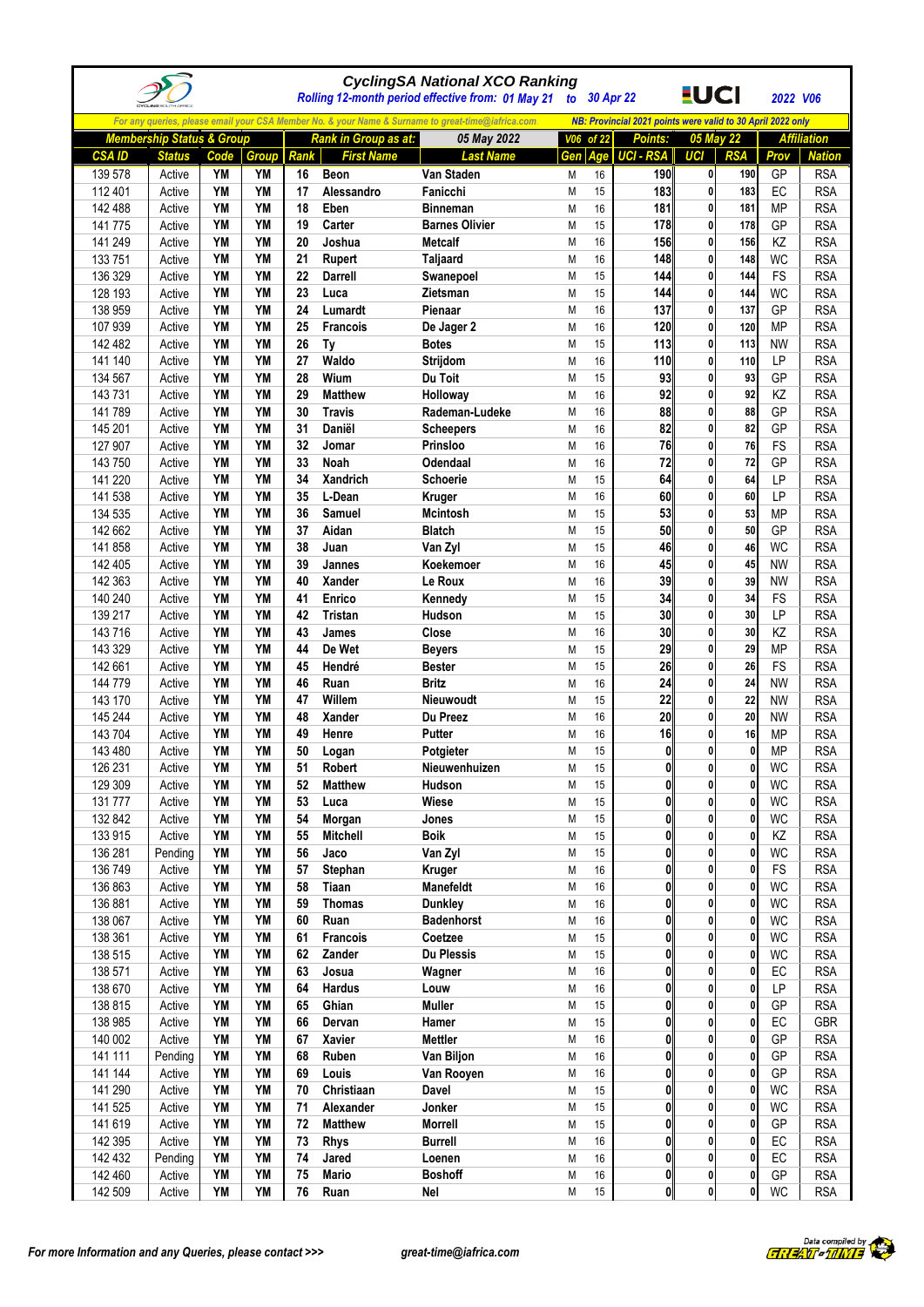|              |                                      |           |           |                |                      | <b>CyclingSA National XCO Ranking</b><br>Rolling 12-month period effective from: 01 May 21        | to 30 Apr 22 |       |                                                             | <u>EUCI</u>  |              | 2022 V06   |                    |
|--------------|--------------------------------------|-----------|-----------|----------------|----------------------|---------------------------------------------------------------------------------------------------|--------------|-------|-------------------------------------------------------------|--------------|--------------|------------|--------------------|
|              |                                      |           |           |                |                      | For any queries, please email your CSA Member No. & your Name & Surname to great-time@iafrica.com |              |       | NB: Provincial 2021 points were valid to 30 April 2022 only |              |              |            |                    |
|              | <b>Membership Status &amp; Group</b> |           |           |                | Rank in Group as at: | 05 May 2022                                                                                       | V06          | of 22 | Points:                                                     |              | 05 May 22    |            | <b>Affiliation</b> |
| <b>CSAID</b> | <b>Status</b>                        | Code      | Group     | Rank           | <b>First Name</b>    | <b>Last Name</b>                                                                                  | Gen          |       | Age UCI - RSA                                               | UCI          | <b>RSA</b>   | Prov       | <b>Nation</b>      |
| 142 510      | Pending                              | YM        | YM        | 77             | Reagan               | <b>Bristow-Gomes</b>                                                                              | M            | 15    | 0                                                           | 0            | 0            | <b>WC</b>  | <b>RSA</b>         |
| 142 512      | Active                               | <b>YM</b> | <b>YM</b> | 78             | Gideon               | van Rooyen                                                                                        | M            | 16    | $\mathbf{0}$                                                | 0            | $\mathbf{0}$ | <b>MP</b>  | <b>RSA</b>         |
| 142 523      | Active                               | YM        | YM        | 79             | <b>Altus</b>         | <b>Scholtz</b>                                                                                    | M            | 15    | $\mathbf{0}$                                                | 0            | 0            | WC         | <b>RSA</b>         |
| 142 541      | Active                               | <b>YM</b> | <b>YM</b> | 80             | Zander               | Compion                                                                                           | M            | 16    | 0                                                           | 0            | 0            | <b>WC</b>  | <b>RSA</b>         |
| 142 706      | Active                               | <b>YM</b> | <b>YM</b> | 81             | Jayden               | Naude                                                                                             | M            | 15    | 0                                                           | 0            | 0            | GP         | <b>RSA</b>         |
| 142 715      | Active                               | <b>YM</b> | <b>YM</b> | 82             | Ethan                | Claridge                                                                                          | M            | 16    | 0                                                           | 0            | 0            | EC         | <b>RSA</b>         |
| 142 761      | Active                               | YM        | <b>YM</b> | 83             | <b>Marius</b>        | <b>Burger</b>                                                                                     | M            | 16    | $\mathbf{0}$                                                | 0            | 0            | <b>WC</b>  | <b>RSA</b>         |
| 142 784      | Active                               | YM        | YM        | 84             | Reek                 | Roos                                                                                              | M            | 15    | $\mathbf{0}$                                                | $\mathbf{0}$ | 0            | <b>WC</b>  | <b>RSA</b>         |
| 142 840      | Active                               | <b>YM</b> | <b>YM</b> | 85             | Hanré                | Van Den Berg                                                                                      | M            | 16    | $\mathbf{0}$                                                | $\mathbf{0}$ | 0            | LP         | <b>RSA</b>         |
| 143 055      | Active                               | YM        | <b>YM</b> | 86             | Wynand               | Schalekamp                                                                                        | M            | 15    | 0                                                           | 0            | 0            | LP         | <b>RSA</b>         |
| 143 068      | Active                               | <b>YM</b> | <b>YM</b> | 87             | Louan                | Hollander                                                                                         | M            | 16    | 0                                                           | 0            | 0            | EC         | <b>RSA</b>         |
| 143 285      | Active                               | <b>YM</b> | YM        | 88             | Keegan               | Teague                                                                                            | M            | 15    | $\mathbf{0}$                                                | 0            | 0            | GP         | <b>RSA</b>         |
| 143 331      | Active                               | <b>YM</b> | <b>YM</b> | 89             | Le Roux              | <b>Botha</b>                                                                                      | M            | 15    | $\mathbf{0}$                                                | 0            | $\mathbf{0}$ | <b>WC</b>  | <b>RSA</b>         |
| 143 341      | Active                               | YM        | YM        | 90             | Luciano              | <b>Michaels</b>                                                                                   | M            | 16    | $\mathbf{0}$                                                | 0            | $\mathbf{0}$ | <b>WC</b>  | <b>RSA</b>         |
| 143 345      | Active                               | YM        | <b>YM</b> | 91             | Ryan                 | Steenkamp                                                                                         | M            | 16    | 0                                                           | 0            | 0            | <b>WC</b>  | <b>RSA</b>         |
| YW           | <b>Youth Women 15 -</b>              |           | 16        |                |                      |                                                                                                   |              |       |                                                             |              |              |            |                    |
| 136 412      | Active                               | YW        | YW        | 1              | Carla                | Jansen Van Vuuren                                                                                 | F            | 16    | 870                                                         | $\mathbf{0}$ | 870          | LP         | <b>RSA</b>         |
| 139 800      | Active                               | YW        | <b>YW</b> | $\mathbf 2$    | Errin                | Mackridge                                                                                         | F            | 15    | 655                                                         | 0            | 655          | KZ         | <b>RSA</b>         |
| 136 465      | Active                               | YW        | <b>YW</b> | 3              | <b>Tashane</b>       | <b>Ehlers</b>                                                                                     | F            | 16    | 646                                                         | $\mathbf{0}$ | 646          | LP         | <b>RSA</b>         |
| 131 717      | Active                               | YW        | <b>YW</b> | 4              | Jodi                 | <b>Mackinnon</b>                                                                                  | F            | 15    | 590                                                         | 0            | 590          | KZ         | <b>RSA</b>         |
| 127 950      | Active                               | YW        | YW        | 5              | Carla                | Kotze                                                                                             | F            | 16    | 505                                                         | 0            | 505          | FS         | <b>RSA</b>         |
| 138 589      | Active                               | YW        | YW        | 6              | Anke                 | Rood                                                                                              | F            | 16    | 365                                                         | 0            | 365          | LP         | <b>RSA</b>         |
| 500 011      | Active                               | YW        | YW        | $\overline{7}$ | Delsia               | Janse Van Vuuren                                                                                  | F            | 15    | 285                                                         | 0            | 285          | <b>NAM</b> | <b>NAM</b>         |
| 142 337      | Active                               | YW        | YW        | 8              | Amber                | Cole                                                                                              | F            | 16    | 250                                                         | 0            | 250          | KZ         | <b>RSA</b>         |
| 139 354      | Active                               | YW        | <b>YW</b> | 9              | <b>Ilandrie</b>      | <b>Du Plessis</b>                                                                                 | F            | 15    | 143                                                         | $\mathbf{0}$ | 143          | FS         | <b>RSA</b>         |
| 143 253      | Active                               | YW        | YW        | 10             | <b>Silke</b>         | <b>Bester</b>                                                                                     | F            | 16    | 125                                                         | 0            | 125          | KZ         | <b>RSA</b>         |
| 142 255      | Active                               | YW        | YW        | 11             | Tamlyn               | Luyt                                                                                              | F            | 16    | 115                                                         | 0            | 115          | <b>NW</b>  | <b>RSA</b>         |
| 145 840      | Active                               | YW        | YW        | 12             | Jenna                | Adlam                                                                                             | F            | 15    | 115                                                         | 0            | 115          | LP         | <b>RSA</b>         |
| 144 241      | Active                               | YW        | <b>YW</b> | 13             | <b>Nicola</b>        | Van der Merwe                                                                                     | F            | 16    | 110                                                         | $\mathbf{0}$ | 110          | <b>NW</b>  | <b>RSA</b>         |
| 141 323      | Active                               | YW        | <b>YW</b> | 14             | Johane               | Swanepoel                                                                                         | F            | 16    | 88                                                          | $\mathbf{0}$ | 88           | <b>MP</b>  | <b>RSA</b>         |
| 143 753      | Active                               | YW        | <b>YW</b> | 15             | Megan                | <b>Filter</b>                                                                                     | F            | 16    | 80                                                          | 0            | 80           | <b>MP</b>  | <b>RSA</b>         |
| 138 483      | Active                               | YW        | <b>YW</b> | 16             | <b>Nikalau</b>       | Volsteedt                                                                                         | F            | 15    | 63                                                          | 0            | 63           | <b>WC</b>  | <b>RSA</b>         |
| 137 779      | Active                               | YW        | YW        | 17             | Elke                 | Koch                                                                                              | F            | 16    | $\mathbf{0}$                                                | 0            | 0            | EC         | <b>RSA</b>         |
| 142 528      | Active                               | YW        | YW        | 18             | <b>Bianca</b>        | <b>Botha</b>                                                                                      | F            | 16    | 0                                                           | 0            | 0            | GP         | <b>RSA</b>         |
| 122 119      | Active                               | YW        | YW        | 19             | Jessie               | <b>Munton</b>                                                                                     | F            | 16    | $\mathbf{0}$                                                | $\mathbf{0}$ | 0            | <b>WC</b>  | <b>RSA</b>         |
| 131 016      | Active                               | YW        | YW        | 20             | Chloe                | Chesterton                                                                                        | ۲            | 15    | 0                                                           | U.           | U.           | <b>WC</b>  | <b>RSA</b>         |
| 135 734      | Active                               | YW        | YW        | 21             | Jana                 | Visser                                                                                            | F            | 16    | $\mathbf{0}$                                                | $\mathbf{0}$ | $\mathbf{0}$ | <b>WC</b>  | <b>RSA</b>         |
| 135 773      | Active                               | YW        | YW        | 22             | <b>Mienke</b>        | <b>Boshoff</b>                                                                                    | F            | 16    | O                                                           | 0            | 0            | <b>WC</b>  | <b>RSA</b>         |
| 138 663      | Active                               | YW        | YW        | 23             | Angelig              | Coetzer                                                                                           | F            | 16    | 0                                                           | 0            | 0            | <b>WC</b>  | <b>RSA</b>         |
| 139 106      | Active                               | YW        | YW        | 24             | Hannah               | Seamen                                                                                            | F            | 15    | $\mathbf{0}$                                                | 0            | 0            | EC         | <b>RSA</b>         |
| 141 286      | Active                               | YW        | YW        | 25             | Geane                | Anderson                                                                                          | F            | 16    | $\mathbf{0}$                                                | 0            | 0            | LP         | <b>RSA</b>         |
| 141 478      | Active                               | YW        | YW        | 26             | <b>Mianette</b>      | Theron                                                                                            | F            | 15    | 0                                                           | 0            | 0            | <b>WC</b>  | <b>RSA</b>         |
| 142 339      | Active                               | YW        | YW        | 27             | Jenna                | <b>Byrnes</b>                                                                                     | F            | 16    | 0                                                           | 0            | 0            | EC         | <b>RSA</b>         |
| 142 844      | Active                               | YW        | YW        | 28             | Linel                | Kruger                                                                                            | F            | 16    | 0l                                                          | $\mathbf{0}$ | $\mathbf{0}$ | WC         | <b>RSA</b>         |
| JB           | <b>Sub Junior Boys 13 - 14</b>       |           |           |                |                      | Please Note:> First year JB start with their points from the 2021 SA XCO Champs ONLY              |              |       |                                                             |              |              |            |                    |
| 135 428      | Active                               | JB        | JB        | 1              | Josh                 | Johnson                                                                                           | М            | 14    | 800                                                         | $\mathbf{0}$ | 800          | KZ         | <b>RSA</b>         |
| 142 462      | Active                               | JB        | JB        | $\mathbf 2$    | Joshua               | Paul                                                                                              | М            | 14    | 735                                                         | $\mathbf{0}$ | 735          | KZ         | <b>RSA</b>         |
| 142 326      | Active                               | JB        | JB        | 3              | <b>Seth</b>          | Aszalos                                                                                           | М            | 14    | 585                                                         | 0            | 585          | KZ         | <b>RSA</b>         |
| 139 860      | Active                               | JB        | JB        | 4              | Henro                | Van Der Walt                                                                                      | М            | 14    | 379                                                         | 0            | 379          | LP         | <b>RSA</b>         |
| 131 805      | Active                               | JB        | JB        | 5              | Cade                 | Smith                                                                                             | М            | 13    | 324                                                         | 0            | 324          | KZ         | <b>RSA</b>         |
| 135 755      | Active                               | JB        | JB        | 6              | Hanro                | <b>Ehlers</b>                                                                                     | M            | 14    | 297                                                         | 0            | 297          | LP         | <b>RSA</b>         |
| 142 885      | Active                               | JB        | JB        | 7              | <b>Tristan</b>       | Jacobs                                                                                            | М            | 14    | 275                                                         | 0            | 275          | WC         | <b>RSA</b>         |
| 142 320      | Active                               | JB        | JB        | 8              | Luke                 | <b>Duffin</b>                                                                                     | М            | 14    | 258                                                         | 0            | 258          | GP         | <b>RSA</b>         |
| 500 008      | Active                               | JB        | JB        | 9              | <b>Marco</b>         | <b>Thiel</b>                                                                                      | Μ            | 14    | 245                                                         | 0            | 245          | <b>NAM</b> | <b>NAM</b>         |
| 145 228      | Active                               | JB        | JB        | 10             | Justin               | Deyzel                                                                                            | М            | 14    | 230                                                         | 0            | 230          | GP         | <b>RSA</b>         |
| 144 613      | Active                               | JB        | JB        | 11             | Jack                 | Goosen                                                                                            | М            | 14    | 225                                                         | 0            | 225          | <b>WC</b>  | <b>RSA</b>         |
| 139 674      | Active                               | JB        | JB        | 12             | Daniel               | Eagar                                                                                             | М            | 13    | 210                                                         | 0            | 210          | LP         | <b>RSA</b>         |
| 142 344      | Active                               | JB        | <b>JB</b> | 13             | Jaco                 | Aldum                                                                                             | М            | 13    | 202                                                         | $\mathbf{0}$ | 202          | GP         | <b>RSA</b>         |
| 138 385      | Active                               | JB        | JB        | 14             | Callum               | Reed                                                                                              | М            | 13    | 187                                                         | 0            | 187          | EC         | <b>RSA</b>         |
| 142 354      | Active                               | JB        | JB        | 15             | <b>Michael</b>       | <b>Badenhorst</b>                                                                                 | M            | 14    | 176                                                         | $\mathbf{0}$ | 176          | FS         | <b>RSA</b>         |
| 138 379      | Active                               | JB        | JB        | 16             | Lincoln              | Zietsman                                                                                          | M            | 13    | 170                                                         | $\mathbf{0}$ | 170          | <b>WC</b>  | <b>RSA</b>         |

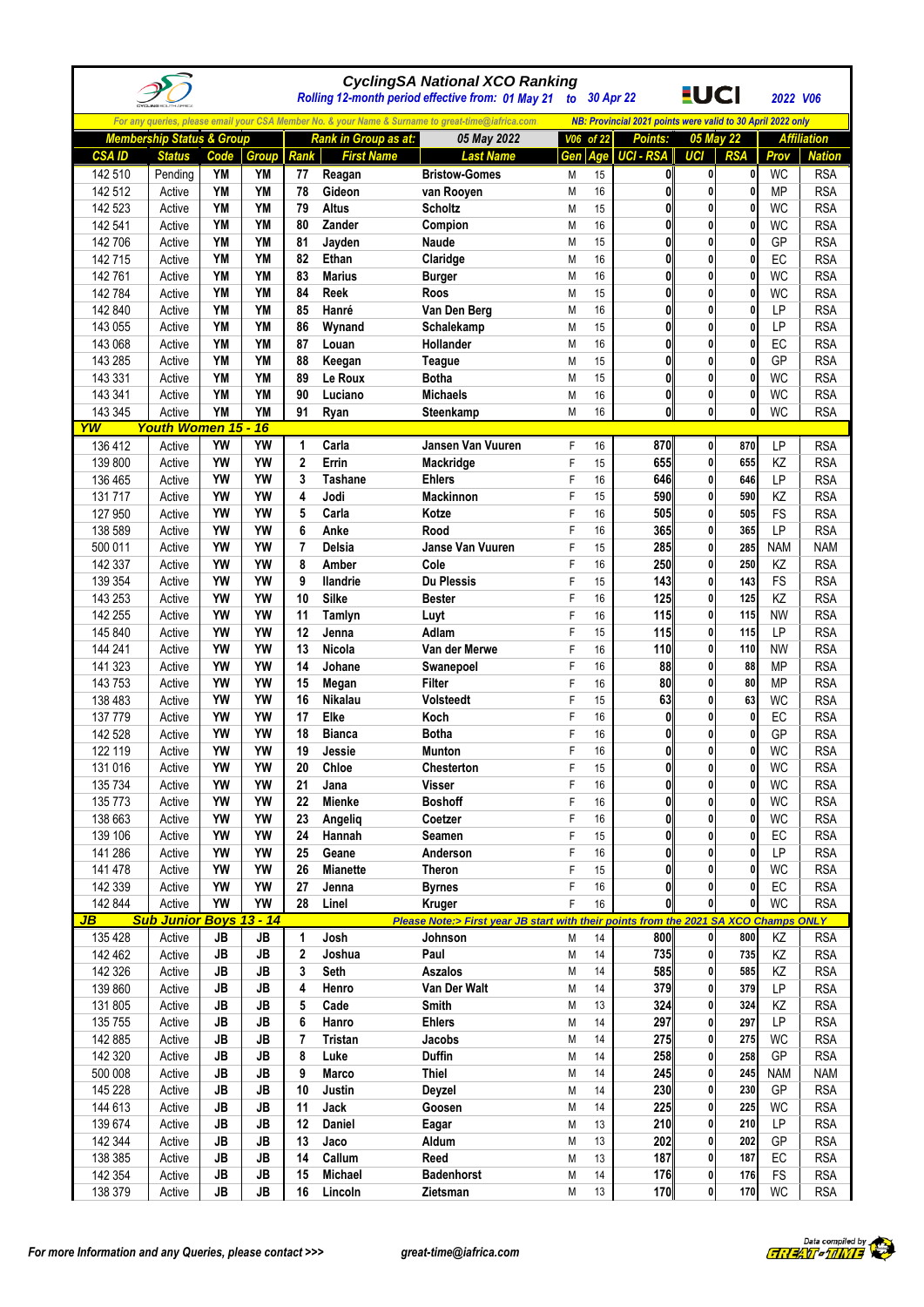|                    |                                      |           |                 |                |                             | <b>CyclingSA National XCO Ranking</b><br>Rolling 12-month period effective from: 01 May 21                       |        | to 30 Apr 22 |                                                                               | <u>EUCI</u>       |                  | 2022 V06        |                          |
|--------------------|--------------------------------------|-----------|-----------------|----------------|-----------------------------|------------------------------------------------------------------------------------------------------------------|--------|--------------|-------------------------------------------------------------------------------|-------------------|------------------|-----------------|--------------------------|
|                    |                                      |           |                 |                |                             |                                                                                                                  |        |              |                                                                               |                   |                  |                 |                          |
|                    | <b>Membership Status &amp; Group</b> |           |                 |                | <b>Rank in Group as at:</b> | For any queries, please email your CSA Member No. & your Name & Surname to great-time@iafrica.com<br>05 May 2022 |        | V06 of 22    | NB: Provincial 2021 points were valid to 30 April 2022 only<br><b>Points:</b> |                   | 05 May 22        |                 | <b>Affiliation</b>       |
| <b>CSA ID</b>      | <b>Status</b>                        | Code      | Group           | Rank           | <b>First Name</b>           | <b>Last Name</b>                                                                                                 | Gen    | Age          | <b>UCI - RSA</b>                                                              | <b>UCI</b>        | <b>RSA</b>       | Prov            | <b>Nation</b>            |
| 144 916            | Active                               | JB        | JB              | 17             | Calvin                      | Wagner                                                                                                           | M      | 14           | 164                                                                           | $\mathbf{0}$      | 164              | GP              | <b>RSA</b>               |
| 135 767            | Active                               | JB        | JB              | 18             | Ryan                        | Koorzen                                                                                                          | M      | 13           | 150                                                                           | 0                 | 150              | WC              | <b>RSA</b>               |
| 141 223            | Active                               | JB        | <b>JB</b>       | 19             | Cameron                     | Mackridge                                                                                                        | M      | 13           | 133                                                                           | 0                 | 133              | KZ              | <b>RSA</b>               |
| 143 353            | Active                               | <b>JB</b> | <b>JB</b>       | 20             | Troy                        | Cole                                                                                                             | M      | 13           | 125                                                                           | 0                 | 125              | KZ              | <b>RSA</b>               |
| 500 009            | Active                               | JB        | JB              | 21             | Franco                      | <b>Thiel</b>                                                                                                     | M      | 14           | 117                                                                           | 0                 | 117              | <b>NAM</b>      | <b>NAM</b>               |
| 133 303            | Active                               | JB        | <b>JB</b>       | 22             | Frederick                   | Willemse                                                                                                         | M      | 14           | 115                                                                           | $\mathbf{0}$      | 115              | LP              | <b>RSA</b>               |
| 500 006            | Active                               | <b>JB</b> | <b>JB</b>       | 23             | Sean                        | Lowe                                                                                                             | M      | 14           | 115                                                                           | $\mathbf{0}$      | 115              | <b>NAM</b>      | <b>NAM</b>               |
| 144 832            | Active                               | <b>JB</b> | <b>JB</b>       | 24             | Zach                        | <b>Pretorius</b>                                                                                                 | M      | 14           | 92                                                                            | 0<br>0            | 92               | LP              | <b>RSA</b>               |
| 142 641<br>139 511 | Active<br>Active                     | JB<br>JB  | JB<br>JB        | 25<br>26       | Franco<br><b>Sias</b>       | van Heerden<br><b>Du Plessis</b>                                                                                 | M<br>M | 14<br>14     | 88<br>76                                                                      | 0                 | 88<br>76         | FS<br>LP        | <b>RSA</b><br><b>RSA</b> |
| 137 292            | Active                               | JB        | JB              | 27             | <b>Nathan</b>               | Weise                                                                                                            | M      | 13           | 76                                                                            | 0                 | 76               | EC              | <b>RSA</b>               |
| 139 112            | Active                               | JB        | JB              | 28             | Franco-J                    | Van Heerden                                                                                                      | M      | 14           | 72                                                                            | 0                 | 72               | <b>FS</b>       | <b>RSA</b>               |
| 143 127            | Active                               | JB        | <b>JB</b>       | 29             | <b>Dilan</b>                | <b>Strauss</b>                                                                                                   | M      | 14           | 68                                                                            | 0                 | 68               | <b>NW</b>       | <b>RSA</b>               |
| 144 679            | Active                               | JB        | <b>JB</b>       | 30             | Janno                       | Kriel                                                                                                            | M      | 13           | 57                                                                            | 0                 | 57               | FS              | <b>RSA</b>               |
| 145 311            | Active                               | JB        | <b>JB</b>       | 31             | Henke                       | Griffioen                                                                                                        | Μ      | 14           | 54                                                                            | 0                 | 54               | GP              | <b>RSA</b>               |
| 144 415            | Active                               | JB        | JB              | 32             | Liam                        | <b>Botha</b>                                                                                                     | M      | 14           | 51                                                                            | 0                 | 51               | EC              | <b>RSA</b>               |
| 142 403            | Active                               | JB        | JB              | 33             | <b>Milan</b>                | Snyman                                                                                                           | M      | 14           | 51                                                                            | 0                 | 51               | <b>MP</b>       | <b>RSA</b>               |
| 144 590            | Active                               | <b>JB</b> | <b>JB</b>       | 34             | <b>Maarten</b>              | Potgieter                                                                                                        | M      | 14           | 48                                                                            | 0                 | 48               | <b>NW</b>       | <b>RSA</b>               |
| 143 654            | Active                               | JB        | <b>JB</b>       | 35             | Janco                       | Putter                                                                                                           | M      | 14           | 42                                                                            | 0                 | 42               | <b>MP</b>       | <b>RSA</b>               |
| 143 290            | Active                               | JB        | <b>JB</b>       | 36             | Johan                       | Olivier                                                                                                          | M      | 13           | 36                                                                            | 0                 | 36               | FS              | <b>RSA</b>               |
| 144 766            | Active                               | JB        | JB              | 37             | Sebastian                   | <b>Brits</b>                                                                                                     | Μ      | 13           | 30                                                                            | 0                 | 30               | GP              | <b>RSA</b>               |
| 144 011            | Active                               | JB        | <b>JB</b>       | 38             | De Wyk                      | <b>Pretorius</b>                                                                                                 | M      | 13<br>14     | 28                                                                            | 0<br>0            | 28               | <b>NW</b>       | <b>RSA</b>               |
| 145 243<br>142 522 | Active<br>Pending                    | JB<br>JB  | JB<br><b>JB</b> | 39<br>40       | Michael<br>Alec             | Freemantle<br><b>Baker</b>                                                                                       | M<br>M | 13           | 26<br>$\mathbf{0}$                                                            | 0                 | 26<br>0          | GP<br>GP        | <b>RSA</b><br><b>RSA</b> |
| 139 216            | Active                               | JB        | <b>JB</b>       | 41             | Owen                        | <b>Hudson</b>                                                                                                    | M      | 13           | 0                                                                             | 0                 | 0                | LP              | <b>RSA</b>               |
| 132 330            | Active                               | JB        | JB              | 42             | P G                         | Groenewald                                                                                                       | M      | 14           | 0                                                                             | 0                 | 0                | <b>WC</b>       | <b>RSA</b>               |
| 132 367            | Active                               | JB        | JB              | 43             | Andre                       | Kirschstein                                                                                                      | M      | 14           | 0                                                                             | 0                 | 0                | <b>WC</b>       | <b>RSA</b>               |
| 135 450            | Active                               | JB        | JB              | 44             | Liam                        | Henning                                                                                                          | M      | 14           | $\mathbf{0}$                                                                  | 0                 | 0                | <b>WC</b>       | <b>RSA</b>               |
| 136 260            | Active                               | <b>JB</b> | <b>JB</b>       | 45             | Neil                        | Van Der Vyver                                                                                                    | M      | 14           | $\mathbf{0}$                                                                  | $\mathbf{0}$      | $\mathbf{0}$     | WC              | <b>RSA</b>               |
| 137 064            | Active                               | JB        | JB              | 46             | Connor                      | Kitching                                                                                                         | Μ      | 14           | $\mathbf{0}$                                                                  | 0                 | 0                | <b>WC</b>       | <b>RSA</b>               |
| 138 265            | Active                               | JB        | <b>JB</b>       | 47             | Liam                        | Viljoen                                                                                                          | M      | 14           | $\mathbf{0}$                                                                  | 0                 | 0                | EC              | <b>RSA</b>               |
| 139 192            | Active                               | JB        | JB              | 48             | Erick                       | Smit                                                                                                             | M      | 14           | $\mathbf{0}$                                                                  | 0                 | 0                | <b>LP</b>       | <b>RSA</b>               |
| 139 369            | Active                               | JB        | JB              | 49             | Reece                       | Meyer                                                                                                            | M      | 13           | $\mathbf{0}$                                                                  | 0                 | 0                | <b>WC</b>       | <b>RSA</b>               |
| 139 379            | Active                               | <b>JB</b> | JB              | 50             | Henri                       | Coetzee                                                                                                          | M      | 13           | $\mathbf{0}$                                                                  | $\mathbf{0}$      | 0                | <b>WC</b>       | <b>RSA</b>               |
| 139 818            | Active                               | <b>JB</b> | <b>JB</b>       | 51             | Tiaan                       | Ferreira                                                                                                         | Μ      | 13           | $\mathbf{0}$                                                                  | $\mathbf{0}$      | $\mathbf{0}$     | <b>WC</b>       | <b>RSA</b>               |
| 139 877<br>139 878 | Active                               | <b>JB</b> | <b>JB</b><br>JB | 52             | Daniel                      | Le Roux                                                                                                          | М      | 14           | $\mathbf{0}$<br>0                                                             | $\mathbf{0}$      | 0                | <b>WC</b>       | <b>RSA</b>               |
| 140 241            | Active<br>Active                     | JB<br>JB  | JB              | 53<br>54       | Cameron<br>Keanu            | Le Roux<br>Kennedy                                                                                               | Μ<br>М | 13<br>13     | Ol                                                                            | 0                 | 0                | WC<br><b>FS</b> | <b>RSA</b><br><b>RSA</b> |
| 140 817            | Active                               | JB        | JB              | 55             | Owen                        | Knapton                                                                                                          | М      | 14           | $\mathbf{0}$                                                                  | 0                 | 0                | LP              | <b>RSA</b>               |
| 140 946            | Active                               | JB        | JB              | 56             | Werni                       | Gruenenfelder                                                                                                    | М      | 13           | $\mathbf{0}$                                                                  | 0                 | 0                | GP              | <b>RSA</b>               |
| 141 248            | Active                               | JB        | JB              | 57             | Elliott                     | <b>Metcalf</b>                                                                                                   | М      | 14           | $\mathbf{0}$                                                                  | 0                 | 0                | KZ              | <b>RSA</b>               |
| 141 287            | Active                               | JB        | JB              | 58             | Aeden                       | Anderson                                                                                                         | М      | 14           | 0                                                                             | 0                 | 0                | LP              | <b>RSA</b>               |
| 141 469            | Active                               | JB        | JB              | 59             | Ruben                       | Kruger                                                                                                           | М      | 13           | 0                                                                             | 0                 | 0                | GP              | <b>RSA</b>               |
| 141 666            | Active                               | JB        | JB              | 60             | Henri                       | Du Plessis                                                                                                       | М      | 13           | $\mathbf{0}$                                                                  | O                 | 0                | WC              | <b>RSA</b>               |
| 143 087            | Pending                              | JB        | JB              | 61             | Louis                       | <b>Mostert</b>                                                                                                   | М      | 13           | $\mathbf{0}$                                                                  | $\mathbf{0}$      | 0                | FS              | <b>RSA</b>               |
| 143 213            | Active                               | JB        | JB              | 62             | Jacques                     | Hugo                                                                                                             | М      | 14           | $\mathbf{0}$                                                                  | 0                 | 0                | <b>NW</b>       | <b>RSA</b>               |
| 143 249            | Active                               | JB        | JB              | 63             | lan                         | Smith                                                                                                            | M      | 13           | 0                                                                             | 0                 | 0                | FS              | <b>RSA</b>               |
| 143 258            | Active                               | JB        | JB              | 64             | Wian                        | Jooste                                                                                                           | М      | 14           | 0                                                                             | 0                 | 0                | <b>NW</b>       | <b>RSA</b>               |
| 143 298            | Active                               | JB        | JB              | 65             | Keagan                      | Wessels                                                                                                          | М      | 13           | 0                                                                             | O                 | 0                | FS              | <b>RSA</b>               |
| 143 306            | Active                               | JB        | JB<br>JB        | 66<br>67       | <b>Matthew</b>              | <b>Tindall</b><br><b>Pretorius</b>                                                                               | M      | 14           | $\mathbf{0}$<br>0                                                             | 0<br>$\mathbf{0}$ | 0<br>$\mathbf 0$ | <b>WC</b>       | <b>RSA</b>               |
| 143 343<br>143 346 | Active<br>Active                     | JB<br>JB  | <b>JB</b>       | 68             | Liechen<br>Gareth           | Steenkamp                                                                                                        | М<br>M | 14<br>13     | 0                                                                             | $\mathbf{0}$      | 0                | WC<br><b>WC</b> | <b>RSA</b><br><b>RSA</b> |
| JG                 | <b>Sub Junior Girls 13 - 14</b>      |           |                 |                |                             | Please Note:> First year JG start with their points from the 2021 SA XCO Champs ONLY                             |        |              |                                                                               |                   |                  |                 |                          |
| 126 549            | Active                               | JG        | JG              | 1              | Jana                        | Kotze                                                                                                            | F      | 14           | 420                                                                           | $\mathbf{0}$      | 420              | LP              | <b>RSA</b>               |
| 139 516            | Active                               | JG        | JG              | 2              | <b>Madison</b>              | <b>Bateson</b>                                                                                                   | F      | 13           | 400                                                                           | $\mathbf{0}$      | 400              | KZ              | <b>RSA</b>               |
| 141 192            | Active                               | <b>JG</b> | JG              | 3              | Chantelle                   | Gouws                                                                                                            | F      | 13           | 325                                                                           | $\mathbf{0}$      | 325              | LP              | <b>RSA</b>               |
| 143 272            | Active                               | JG        | JG              | 4              | Lu-Mari                     | Du Plessis                                                                                                       | F      | 14           | 320                                                                           | $\mathbf{0}$      | 320              | <b>MP</b>       | <b>RSA</b>               |
| 500 010            | Active                               | <b>JG</b> | JG              | 5              | Rosemarie                   | <b>Thiel</b>                                                                                                     | F      | 14           | 275                                                                           | 0                 | 275              | <b>NAM</b>      | <b>NAM</b>               |
| 116 365            | Active                               | <b>JG</b> | JG              | 6              | Danel                       | De Jager                                                                                                         | F      | 14           | 170                                                                           | $\mathbf{0}$      | 170              | <b>MP</b>       | <b>RSA</b>               |
| 141 509            | Active                               | JG        | JG              | $\overline{7}$ | Dané                        | Strijdom                                                                                                         | F      | 14           | 135                                                                           | $\mathbf{0}$      | 135              | <b>LP</b>       | <b>RSA</b>               |
| 137 710            | Active                               | JG        | JG              | 8              | Tayla-May                   | Smale                                                                                                            | F      | 13           | 120                                                                           | 0                 | 120              | ΚZ              | <b>RSA</b>               |

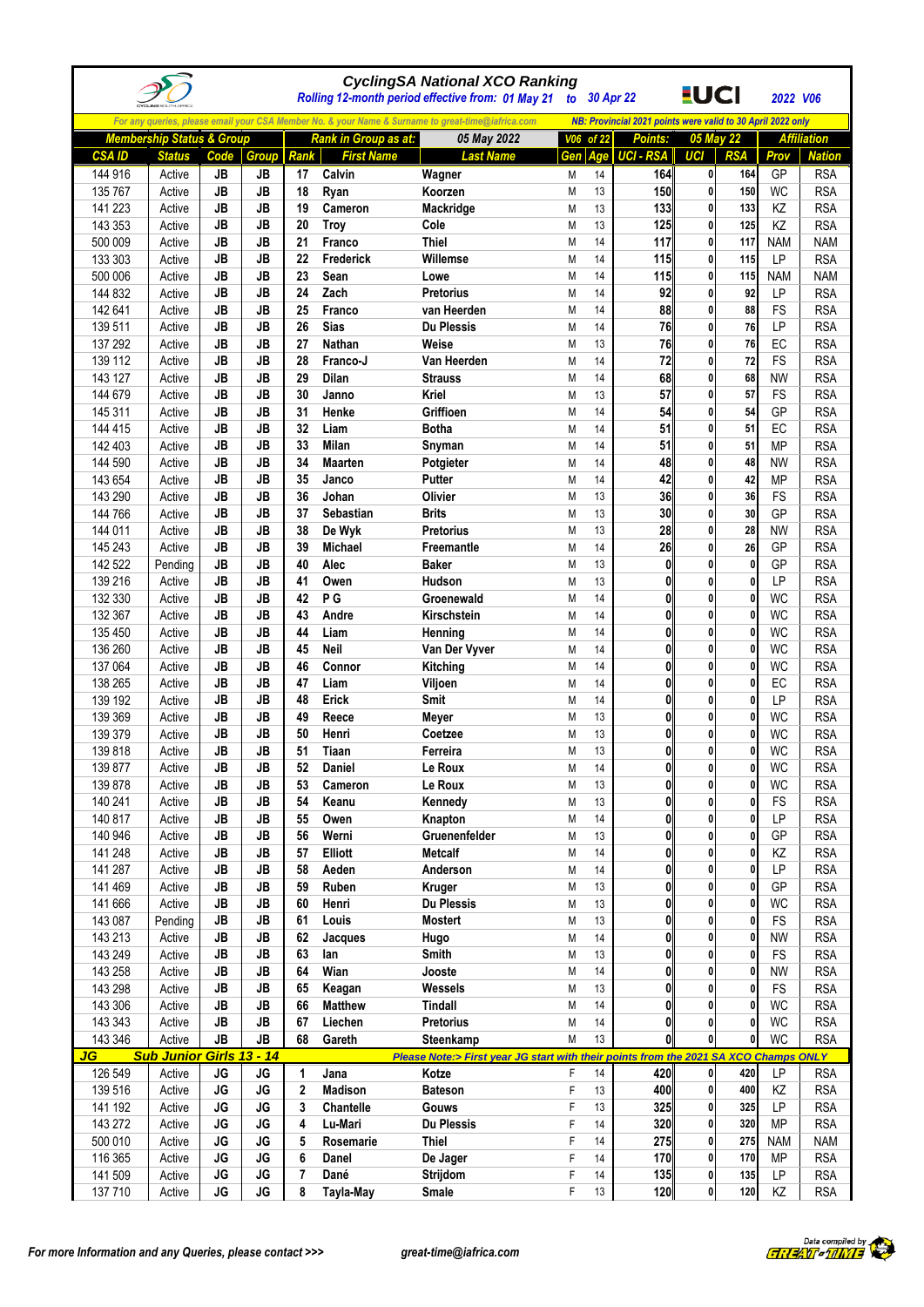|                     |                                      |                 |                        |                  |                             | <b>CyclingSA National XCO Ranking</b><br>Rolling 12-month period effective from: 01 May 21        |        | to 30 Apr 22 |                                                             | <u>EUCI</u>                  |                   | 2022 V06               |                          |
|---------------------|--------------------------------------|-----------------|------------------------|------------------|-----------------------------|---------------------------------------------------------------------------------------------------|--------|--------------|-------------------------------------------------------------|------------------------------|-------------------|------------------------|--------------------------|
|                     |                                      |                 |                        |                  |                             | For any queries, please email your CSA Member No. & your Name & Surname to great-time@iafrica.com |        |              | NB: Provincial 2021 points were valid to 30 April 2022 only |                              |                   |                        |                          |
|                     | <b>Membership Status &amp; Group</b> |                 |                        |                  | <b>Rank in Group as at:</b> | 05 May 2022                                                                                       |        | V06 of 22    | <b>Points:</b>                                              | 05 May 22                    |                   |                        | <b>Affiliation</b>       |
| <b>CSA ID</b>       | <b>Status</b>                        | Code            | <b>Group</b>           | Rank             | <b>First Name</b>           | <b>Last Name</b>                                                                                  | Gen    | Age          | <b>UCI - RSA</b>                                            | UCI                          | <b>RSA</b>        | Prov                   | <b>Nation</b>            |
| 141 664             | Active                               | <b>JG</b>       | <b>JG</b>              | 9                | Kyra                        | <b>Boonzaier</b>                                                                                  | F      | 14           | 120                                                         | $\mathbf{0}$                 | 120               | EC                     | <b>RSA</b>               |
| 143 333             | Active                               | <b>JG</b>       | <b>JG</b>              | 10               | Kylie                       | Lerm                                                                                              | F      | 14           | 115                                                         | $\mathbf{0}$                 | 115               | <b>MP</b>              | <b>RSA</b>               |
| 143 543             | Active                               | JG              | <b>JG</b>              | 11               | Anika                       | Olivier                                                                                           | F      | 13           | 110                                                         | 0                            | 110               | <b>MP</b>              | <b>RSA</b>               |
| 143 952             | Active                               | JG              | <b>JG</b>              | 12               | Hannah                      | Lansdell                                                                                          | F      | 13           | $\mathbf{0}$                                                | 0                            | 0                 | GP                     | <b>RSA</b>               |
| 125 096             | Active                               | JG              | <b>JG</b>              | 13               | Carli                       | <b>Bouwer</b>                                                                                     | F      | 14           | $\mathbf{0}$                                                | 0                            | 0                 | FS                     | <b>RSA</b>               |
| 134 258             | Active                               | JG<br><b>JG</b> | <b>JG</b><br><b>JG</b> | 14<br>15         | Kelly                       | Mall<br><b>Marais</b>                                                                             | F<br>F | 14<br>14     | $\mathbf{0}$<br>$\mathbf{0}$                                | $\mathbf{0}$<br>$\mathbf{0}$ | 0                 | <b>WC</b>              | <b>RSA</b>               |
| 136 341<br>137 118  | Active<br>Active                     | JG              | JG                     | 16               | Eryn<br>Zoe                 | Green                                                                                             | F      | 14           | $\mathbf{0}$                                                | $\mathbf{0}$                 | $\mathbf{0}$<br>0 | <b>WC</b><br><b>WC</b> | <b>RSA</b><br><b>RSA</b> |
| 137 124             | Active                               | JG              | <b>JG</b>              | 17               | Gita                        | Hildebrand                                                                                        | F      | 14           | $\mathbf{0}$                                                | 0                            | $\mathbf{0}$      | <b>WC</b>              | <b>RSA</b>               |
| 137 141             | Active                               | <b>JG</b>       | <b>JG</b>              | 18               | Hannie                      | Vreken                                                                                            | F      | 14           | 0                                                           | 0                            | 0                 | <b>WC</b>              | <b>RSA</b>               |
| 139 002             | Active                               | JG              | <b>JG</b>              | 19               | Nadia                       | Van Wyk                                                                                           | F      | 14           | $\mathbf{0}$                                                | 0                            | 0                 | WC                     | <b>RSA</b>               |
| 139 041             | Active                               | JG              | <b>JG</b>              | 20               | Luandie                     | Marx                                                                                              | F      | 14           | $\mathbf{0}$                                                | 0                            | 0                 | <b>LP</b>              | AFG                      |
| 139 764             | Active                               | <b>JG</b>       | <b>JG</b>              | 21               | Emma                        | Swart                                                                                             | F      | 13           | $\mathbf{0}$                                                | 0                            | $\mathbf{0}$      | <b>WC</b>              | <b>RSA</b>               |
| 140 976             | Active                               | <b>JG</b>       | <b>JG</b>              | 22               | Linke                       | Oosthuizen                                                                                        | F      | 14           | $\mathbf{0}$                                                | 0                            | 0                 | WC                     | <b>RSA</b>               |
| 142 639             | Active                               | JG              | JG                     | 23               | Anje                        | Van Niekerk                                                                                       | F      | 14           | $\mathbf{0}$                                                | $\mathbf{0}$                 | 0                 | <b>WC</b>              | <b>RSA</b>               |
| <b>MM</b><br>92 050 | <b>Master Men 30 +</b><br>Active     | VM              | MМ                     | 1                | <b>Albertus</b>             | <b>Nel</b>                                                                                        | M      | 46           | 675                                                         | $\mathbf{0}$                 | 675               | GP                     | <b>RSA</b>               |
| 47 485              | Active                               | <b>SV</b>       | <b>MM</b>              | $\overline{2}$   | Gerrit                      | <b>Moelich</b>                                                                                    | M      | 34           | 655                                                         | $\mathbf{0}$                 | 655               | FS                     | <b>RSA</b>               |
| 130 651             | Active                               | VM              | MМ                     | 3                | <b>Douglas</b>              | Lang                                                                                              | M      | 48           | 609                                                         | 0                            | 609               | GP                     | <b>RSA</b>               |
| 135 368             | Active                               | VM              | <b>MM</b>              | 4                | <b>Etienne</b>              | Van Der Merwe                                                                                     | M      | 44           | 405                                                         | 0                            | 405               | GP                     | <b>RSA</b>               |
| 85 734              | Active                               | VM              | MМ                     | 5                | Jacques                     | <b>Malherbe</b>                                                                                   | M      | 43           | 400                                                         | 0                            | 400               | FS                     | <b>RSA</b>               |
| 500 015             | Active                               | VM              | <b>MM</b>              | 6                | Hans                        | Du Toit                                                                                           | M      | 49           | 350                                                         | 0                            | 350               | <b>NAM</b>             | <b>NAM</b>               |
| 2 0 5 7             | Active                               | <b>MM</b>       | <b>MM</b>              | 7                | Jason                       | <b>Duffin</b>                                                                                     | M      | 50           | 295                                                         | 0                            | 295               | GP                     | <b>RSA</b>               |
| 110 084             | Active                               | S٧              | MМ                     | 8                | Ruan                        | Louw                                                                                              | M      | 36           | 285                                                         | $\mathbf{0}$                 | 285               | GP                     | <b>RSA</b>               |
| 143 297             | Active                               | <b>SV</b>       | MМ                     | 9                | Peter                       | Haley                                                                                             | M      | 38           | 275                                                         | 0<br>0                       | 275               | <b>FS</b><br>LP        | <b>RSA</b><br><b>RSA</b> |
| 145 049<br>138 235  | Active<br>Active                     | VM<br><b>SV</b> | MМ<br><b>MM</b>        | 10<br>11         | Andrew<br>Wouter            | Eager<br><b>Broodryk</b>                                                                          | M<br>M | 48<br>36     | 215<br>215                                                  | 0                            | 215<br>215        | GP                     | <b>RSA</b>               |
| 67 506              | Active                               | VM              | MМ                     | 12               | <b>Brand</b>                | <b>Du Plessis</b>                                                                                 | M      | 44           | 200                                                         | 0                            | 200               | <b>MP</b>              | <b>RSA</b>               |
| 142 787             | Active                               | <b>MM</b>       | <b>MM</b>              | 13               | Cornell                     | Van Der Westhuizen                                                                                | M      | 55           | 200                                                         | $\mathbf{0}$                 | 200               | GP                     | <b>RSA</b>               |
| 10 0 76             | Pending                              | <b>SV</b>       | MМ                     | 14               | Dana                        | Coetzee                                                                                           | M      | 37           | 200                                                         | 0                            | 200               | GP                     | <b>RSA</b>               |
| 17 103              | Active                               | <b>SV</b>       | MМ                     | 15               | Renay                       | Groustra                                                                                          | M      | 36           | 200                                                         | 0                            | 200               | <b>WC</b>              | <b>RSA</b>               |
| 52 651              | Active                               | VM              | <b>MM</b>              | 16               | Hannes                      | Neethling                                                                                         | M      | 40           | 170                                                         | 0                            | 170               | <b>WC</b>              | <b>RSA</b>               |
| 97 938              | Active                               | <b>SV</b>       | <b>MM</b>              | 17               | Dewald                      | Lotter                                                                                            | M      | 36           | 170                                                         | 0                            | 170               | GP                     | <b>RSA</b>               |
| 134 058             | Pending                              | <b>SV</b>       | <b>MM</b>              | 18               | <b>Phillip</b>              | <b>Malan</b>                                                                                      | M      | 36           | 170                                                         | $\mathbf{0}$                 | 170               | GP                     | <b>RSA</b>               |
| 72 124<br>500 014   | Active<br>Active                     | VM<br><b>MM</b> | <b>MM</b><br><b>MM</b> | 19<br>${\bf 20}$ | Sean<br><b>Stefan</b>       | Henderson<br><b>Bohlke</b>                                                                        | M<br>M | 47<br>56     | 170<br>170                                                  | $\mathbf{0}$                 | 170<br>170        | GP<br><b>NAM</b>       | <b>RSA</b><br><b>NAM</b> |
| 132 699             | Active                               | VM              | <b>MM</b>              | 21               | David                       | Cooke                                                                                             | M      | 46           | 150                                                         | 0                            | 150               | GP                     | <b>RSA</b>               |
| 500 018             | Active                               | ΜM              | MМ                     | 22               | <b>Nick</b>                 | Du Plessis                                                                                        | М      | 55           | 150                                                         | $\mathbf{0}$                 | 150               | <b>NAM</b>             | <b>NAM</b>               |
| 135 988             | Active                               | <b>SV</b>       | MМ                     | 23               | <b>Bryce</b>                | <b>Munro</b>                                                                                      | M      | 32           | 150                                                         | 0                            | 150               | GP                     | <b>RSA</b>               |
| 68 372              | Active                               | VM              | <b>MM</b>              | 24               | Duane                       | Kritzinger                                                                                        | M      | 47           | 125                                                         | $\mathbf{0}$                 | 125               | EC                     | <b>RSA</b>               |
| 500 017             | Active                               | VM              | MМ                     | 25               | <b>Marcel</b>               | Surén                                                                                             | M      | 45           | 125                                                         | $\mathbf{0}$                 | 125               | <b>NAM</b>             | <b>NAM</b>               |
| 78 057              | Active                               | ΜM              | MМ                     | 26               | Pierre                      | Griffioen                                                                                         | M      | 52           | 120                                                         | 0                            | 120               | GP                     | <b>RSA</b>               |
| 143 194             | Active                               | <b>SV</b>       | MМ                     | 27               | Adriaan                     | <b>Botha</b>                                                                                      | M      | 37           | 120                                                         | 0                            | 120               | FS                     | <b>RSA</b>               |
| 144 205             | Active                               | VM<br>VM        | MМ<br><b>MM</b>        | 28<br>29         | Darryn                      | Ridgway<br><b>Boshoff</b>                                                                         | M      | 48<br>45     | 110<br>105                                                  | 0<br>$\mathbf{0}$            | 110<br>105        | <b>NW</b>              | <b>RSA</b>               |
| 145 267<br>87 703   | Active<br>Active                     | SV              | MМ                     | 30               | Pieter<br>Mboneni           | Ngcobo                                                                                            | M<br>M | 34           | 100                                                         | $\mathbf{0}$                 | 100               | GP<br>KZ               | <b>RSA</b><br><b>RSA</b> |
| 96 621              | Active                               | VM              | MМ                     | 31               | Alasdair                    | Garnett                                                                                           | M      | 49           | 96                                                          | 0                            | 96                | GP                     | <b>RSA</b>               |
| 122 246             | Active                               | VM              | <b>MM</b>              | 32               | Neil                        | Zietsman                                                                                          | M      | 45           | 92                                                          | 0                            | 92                | <b>WC</b>              | <b>RSA</b>               |
| 10 4 98             | Active                               | <b>SV</b>       | MМ                     | 33               | Robert                      | Du Preez                                                                                          | M      | 32           | 88                                                          | 0                            | 88                | WC                     | <b>RSA</b>               |
| 143 751             | Active                               | VM              | <b>MM</b>              | 34               | <b>Mark</b>                 | <b>Filter</b>                                                                                     | M      | 47           | 76                                                          | 0                            | 76                | <b>MP</b>              | <b>RSA</b>               |
| 81 320              | Active                               | VM              | МM                     | 35               | Leigh                       | Smith                                                                                             | M      | 40           | $\mathbf{0}$                                                | 0                            | 0                 | GP                     | <b>RSA</b>               |
| 2686                | Active                               | МM              | MМ                     | 36               | Rynard                      | Van Hoven                                                                                         | M      | 51           | $\mathbf{0}$                                                | 0                            | 0                 | GP                     | <b>RSA</b>               |
| 2820                | Active                               | VM              | MМ                     | 37               | Hendrik                     | Bester 1                                                                                          | М      | 46           | 0                                                           | 0                            | 0                 | KZ                     | <b>RSA</b>               |
| 4 2 0 5             | Active                               | VM              | МM                     | 38               | <b>Trevor</b>               | Rowe                                                                                              | M      | 45           | $\mathbf{0}$                                                | 0                            | 0                 | KZ                     | <b>RSA</b>               |
| 4 3 9 3<br>50770    | Active<br>Active                     | GM<br><b>GM</b> | MМ<br>МM               | 39<br>40         | Tony<br>Jimmy               | <b>Stark</b><br>Mills                                                                             | M<br>M | 63<br>61     | $\mathbf{0}$<br>$\mathbf{0}$                                | 0<br>0                       | 0<br>0            | ΚZ<br><b>WC</b>        | <b>RSA</b><br><b>RSA</b> |
| 81 146              | Active                               | VM              | МM                     | 41               | David                       | <b>Baker</b>                                                                                      | M      | 43           | $\mathbf{0}$                                                | $\mathbf{0}$                 | $\mathbf{0}$      | KZ                     | <b>RSA</b>               |
| 96 360              | Active                               | MМ              | MМ                     | 42               | Deon                        | Le Roux                                                                                           | M      | 55           | $\mathbf{0}$                                                | 0                            | 0                 | KZ                     | <b>RSA</b>               |
| 98 642              | Active                               | МM              | МM                     | 43               | Casper                      | <b>Badenhorst</b>                                                                                 | М      | 52           | $\mathbf{0}$                                                | $\mathbf{0}$                 | 0                 | KZ                     | <b>RSA</b>               |
| 108 465             | Active                               | MМ              | MМ                     | 44               | Jacob                       | <b>Beyers</b>                                                                                     | M      | 53           | $\mathbf{0}$                                                | $\mathbf{0}$                 | 0                 | MP                     | <b>RSA</b>               |
| 110 558             | Active                               | VM              | MМ                     | 45               | Jako                        | Van Heerden                                                                                       | M      | 47           | $\mathbf{0}$                                                | $\bf{0}$                     | $\bf{0}$          | KZ                     | <b>RSA</b>               |

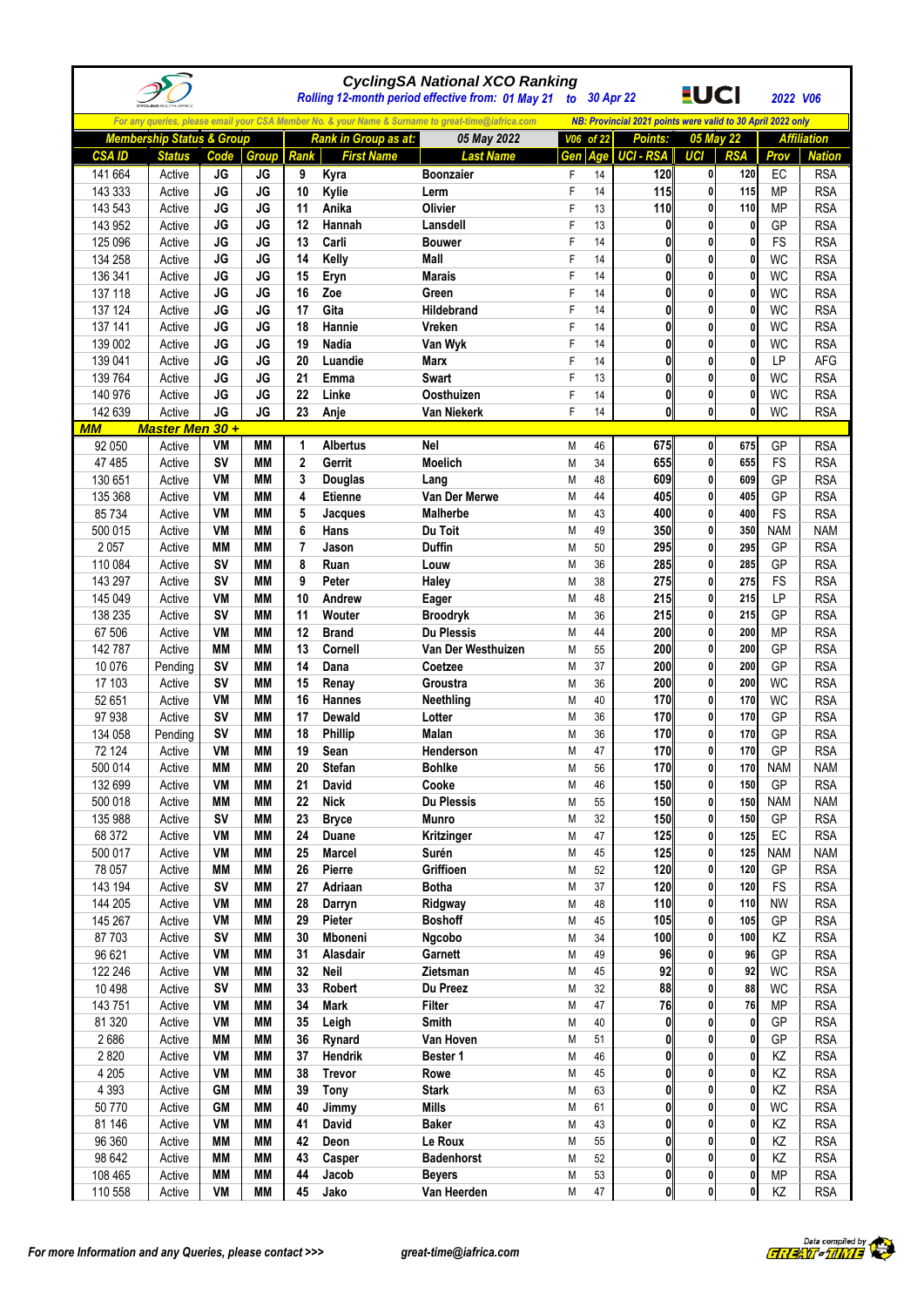|                    |                                      |                        |                        |          |                             | <b>CyclingSA National XCO Ranking</b><br>Rolling 12-month period effective from: 01 May 21        |           |          | to 30 Apr 22                                                | <u>EUCI</u>       |              | 2022 V06               |                          |
|--------------------|--------------------------------------|------------------------|------------------------|----------|-----------------------------|---------------------------------------------------------------------------------------------------|-----------|----------|-------------------------------------------------------------|-------------------|--------------|------------------------|--------------------------|
|                    |                                      |                        |                        |          |                             | For any queries, please email your CSA Member No. & your Name & Surname to great-time@iafrica.com |           |          | NB: Provincial 2021 points were valid to 30 April 2022 only |                   |              |                        |                          |
|                    | <b>Membership Status &amp; Group</b> |                        |                        |          | <b>Rank in Group as at:</b> | 05 May 2022                                                                                       | V06 of 22 |          | <b>Points:</b>                                              |                   | 05 May 22    |                        | <b>Affiliation</b>       |
| <b>CSAID</b>       | <b>Status</b>                        | Code                   | <b>Group</b>           | Rank     | <b>First Name</b>           | <b>Last Name</b>                                                                                  | Gen       | Age      | <b>UCI - RSA</b>                                            | <b>UCI</b>        | <b>RSA</b>   | Prov                   | <b>Nation</b>            |
| 126 705            | Active                               | VM                     | MМ                     | 46       | Peron                       | Amein                                                                                             | M         | 42       | 0                                                           | 0                 | 0            | ΚZ                     | <b>RSA</b>               |
| 129 251            | Active                               | MМ                     | MМ                     | 47       | Corne                       | Ferreira                                                                                          | M         | 51       | 0                                                           | 0                 | 0            | <b>MP</b>              | <b>RSA</b>               |
| 136 478            | Active                               | VM                     | МM                     | 48       | Paul                        | <b>Davies</b>                                                                                     | M         | 44       | 0                                                           | $\mathbf{0}$      | 0            | GP                     | <b>RSA</b>               |
| 140 759            | Active                               | <b>MM</b>              | МM                     | 49       | Paul                        | Izzard                                                                                            | M         | 57       | 0                                                           | 0                 | 0            | KZ                     | <b>RSA</b>               |
| 143 635<br>143 754 | Active<br>Active                     | <b>GM</b><br>SV        | MМ<br>МM               | 50<br>51 | Cobus<br>Adriaan            | <b>Fourie</b><br>Van Schoor                                                                       | M<br>M    | 65<br>34 | 0<br>0                                                      | 0<br>0            | 0<br>0       | <b>MP</b><br>KZ        | <b>RSA</b><br><b>RSA</b> |
| 69 531             | Active                               | <b>GM</b>              | МM                     | 52       | Peter                       | Venter                                                                                            | M         | 67       | 0                                                           | $\mathbf 0$       | $\mathbf{0}$ | EC                     | <b>RSA</b>               |
| 109 224            | Active                               | MМ                     | MМ                     | 53       | Kevin                       | Wanckel                                                                                           | M         | 52       | $\mathbf{0}$                                                | $\mathbf{0}$      | 0            | EC                     | <b>RSA</b>               |
| 140 837            | Active                               | <b>SV</b>              | МM                     | 54       | Gerrit                      | <b>Bezuidenhout</b>                                                                               | M         | 39       | 0                                                           | 0                 | 0            | <b>NW</b>              | <b>RSA</b>               |
| 1948               | Active                               | MМ                     | MМ                     | 55       | Darryll                     | Harding                                                                                           | M         | 52       | $\bf{0}$                                                    | 0                 | $\mathbf{0}$ | GP                     | <b>RSA</b>               |
| 1983               | Active                               | <b>GM</b>              | MМ                     | 56       | David                       | <b>Stickells</b>                                                                                  | M         | 61       | 0                                                           | 0                 | 0            | EC                     | <b>RSA</b>               |
| 2841               | Active                               | <b>GM</b>              | MМ                     | 57       | <b>Bruce</b>                | Hansen                                                                                            | M         | 75       | $\mathbf{0}$                                                | 0                 | 0            | KZ                     | <b>RSA</b>               |
| 4 0 0 1            | Active                               | MМ                     | MМ                     | 58       | Charlie                     | Young                                                                                             | M         | 58       | 0                                                           | $\mathbf{0}$      | $\mathbf{0}$ | KZ                     | <b>RSA</b>               |
| 4615               | Active                               | MМ                     | MМ                     | 59       | <b>Marc</b>                 | Adam                                                                                              | M         | 52       | 0                                                           | 0                 | 0            | ΚZ                     | <b>RSA</b>               |
| 5470<br>6 1 3 3    | Active                               | VM<br>VM               | MM<br>MМ               | 60<br>61 | <b>Petrus</b><br>Kevin      | <b>Malherbe</b>                                                                                   | M         | 40<br>44 | $\bf{0}$<br>0                                               | 0<br>0            | 0<br>0       | <b>WC</b><br><b>WC</b> | <b>RSA</b><br><b>RSA</b> |
| 7796               | Active<br>Active                     | <b>GM</b>              | MМ                     | 62       | Dave                        | Evans<br>Lees                                                                                     | M<br>M    | 62       | 0                                                           | 0                 | 0            | KZ                     | <b>RSA</b>               |
| 14 0 73            | Active                               | SV                     | <b>MM</b>              | 63       | <b>Tyronne</b>              | White                                                                                             | M         | 38       | 0                                                           | $\mathbf 0$       | $\mathbf{0}$ | KZ                     | <b>RSA</b>               |
| 41 4 7 9           | Active                               | МM                     | МM                     | 64       | <b>Thorkild</b>             | Nielsen                                                                                           | M         | 53       | 0                                                           | $\mathbf{0}$      | 0            | <b>WC</b>              | <b>RSA</b>               |
| 41 954             | Active                               | МM                     | МM                     | 65       | Arnold                      | <b>Barnardo</b>                                                                                   | M         | 56       | 0                                                           | 0                 | 0            | <b>WC</b>              | <b>RSA</b>               |
| 42 099             | Active                               | VM                     | MМ                     | 66       | Michael                     | Potton                                                                                            | M         | 42       | $\bf{0}$                                                    | 0                 | $\mathbf{0}$ | <b>WC</b>              | <b>RSA</b>               |
| 42 892             | Active                               | MМ                     | MМ                     | 67       | Allister                    | Arenson                                                                                           | M         | 52       | 0                                                           | 0                 | 0            | <b>WC</b>              | <b>RSA</b>               |
| 47 179             | Active                               | MМ                     | МM                     | 68       | <b>Charles</b>              | <b>Kros</b>                                                                                       | M         | 51       | 0                                                           | 0                 | 0            | GP                     | <b>RSA</b>               |
| 49 0 79            | Active                               | <b>MM</b>              | <b>MM</b>              | 69       | lan                         | <b>Bryan</b>                                                                                      | M         | 55       | 0                                                           | $\mathbf 0$       | 0            | GP                     | <b>RSA</b>               |
| 49 654             | Active                               | <b>GM</b><br><b>SV</b> | <b>MM</b>              | 70       | Colin                       | Shave                                                                                             | M         | 72<br>36 | 0<br>0                                                      | 0<br>0            | 0<br>0       | <b>WC</b><br><b>WC</b> | <b>RSA</b>               |
| 52 513<br>53 058   | Active<br>Active                     | VM                     | MМ<br>MМ               | 71<br>72 | Lloyd<br>Franso             | Priestman<br>Steyn                                                                                | M<br>M    | 48       | 0                                                           | 0                 | 0            | <b>WC</b>              | <b>RSA</b><br><b>RSA</b> |
| 56 447             | Active                               | VM                     | MМ                     | 73       | Malcolm                     | Isaacs                                                                                            | M         | 41       | $\mathbf{0}$                                                | 0                 | 0            | <b>WC</b>              | <b>RSA</b>               |
| 58 618             | Active                               | SV                     | <b>MM</b>              | 74       | <b>Dominic</b>              | Calitz                                                                                            | M         | 32       | 0                                                           | $\mathbf 0$       | 0            | <b>WC</b>              | <b>RSA</b>               |
| 60 224             | Active                               | VM                     | MМ                     | 75       | Jean                        | De Villiers                                                                                       | M         | 40       | $\mathbf{0}$                                                | $\mathbf{0}$      | $\mathbf{0}$ | <b>WC</b>              | <b>RSA</b>               |
| 63 508             | Active                               | SV                     | MМ                     | 76       | Seraj                       | Abrahams                                                                                          | M         | 31       | 0                                                           | $\mathbf{0}$      | 0            | <b>WC</b>              | <b>RSA</b>               |
| 67 614             | Active                               | <b>MM</b>              | <b>MM</b>              | 77       | Charl                       | Joubert                                                                                           | M         | 57       | $\bf{0}$                                                    | 0                 | 0            | EC                     | <b>RSA</b>               |
| 67 740             | Active                               | <b>SV</b>              | MМ                     | 78       | Danie                       | Steyn                                                                                             | M         | 33       | 0                                                           | 0                 | 0            | GP                     | <b>RSA</b>               |
| 67 746             | Active                               | <b>SV</b><br>VM        | <b>MM</b><br><b>MM</b> | 79<br>80 | Neal                        | Corbett                                                                                           | M<br>M    | 34<br>47 | 0<br>0                                                      | 0<br>$\mathbf{0}$ | 0<br>0       | GP<br><b>MP</b>        | <b>RSA</b><br><b>RSA</b> |
| 67 755<br>68 366   | Active<br>Active                     | <b>MM</b>              | <b>MM</b>              | 81       | Anton<br><b>Marcel</b>      | Van Tonder<br>Van Der Poll                                                                        | Μ         | $50\,$   | 0                                                           | $\mathbf{0}$      | U.           | WC                     | <b>RSA</b>               |
| 68 40 6            | Active                               | MМ                     | <b>MM</b>              | 82       | Johan                       | Labuschagne                                                                                       | M         | 51       | $\mathbf{0}$                                                | $\mathbf{0}$      | 0            | <b>WC</b>              | <b>RSA</b>               |
| 72 540             | Active                               | MМ                     | MМ                     | 83       | Malcolm                     | Wallace                                                                                           | M         | 58       | $\mathbf{0}$                                                | $\mathbf{0}$      | 0            | KZ                     | <b>RSA</b>               |
| 73 599             | Active                               | <b>GM</b>              | MМ                     | 84       | Gregory                     | Hill                                                                                              | M         | 61       | 0                                                           | 0                 | 0            | GP                     | <b>RSA</b>               |
| 86 196             | Active                               | VM                     | <b>MM</b>              | 85       | Shane                       | Snyman                                                                                            | M         | 45       | 0                                                           | 0                 | 0            | <b>MP</b>              | <b>RSA</b>               |
| 87 560             | Active                               | <b>SV</b>              | <b>MM</b>              | 86       | Robin                       | <b>Devitt</b>                                                                                     | M         | 34       | $\mathbf{0}$                                                | $\mathbf{0}$      | 0            | ΚZ                     | <b>RSA</b>               |
| 88 045             | Active                               | <b>MM</b>              | MМ                     | 87       | Glen                        | <b>Brydges</b>                                                                                    | M         | 54       | 0                                                           | 0                 | 0            | GP                     | <b>RSA</b>               |
| 90 133             | Active                               | VM                     | <b>MM</b>              | 88       | Nigel                       | Laver                                                                                             | M         | 49       | 0                                                           | 0                 | 0            | GP                     | <b>RSA</b>               |
| 96 473<br>97 586   | Active                               | MМ<br><b>SV</b>        | MМ<br><b>MM</b>        | 89<br>90 | Greg<br>Armand              | <b>Vincent</b><br>Du Toit                                                                         | M         | 51<br>36 | $\mathbf{0}$<br>0                                           | 0<br>0            | 0<br>0       | $EC$<br>GP             | <b>RSA</b><br><b>RSA</b> |
| 102 013            | Active<br>Active                     | VM                     | <b>MM</b>              | 91       | Waldo                       | Zevenster                                                                                         | M<br>M    | 40       | 0                                                           | 0                 | 0            | <b>WC</b>              | <b>RSA</b>               |
| 102 095            | Active                               | VM                     | MМ                     | 92       | Donovan                     | Le Cok                                                                                            | M         | 40       | $\mathbf{0}$                                                | $\mathbf{0}$      | $\mathbf{0}$ | <b>WC</b>              | <b>RSA</b>               |
| 103 096            | Active                               | <b>SV</b>              | MМ                     | 93       | Vernon                      | Moos                                                                                              | M         | 31       | 0                                                           | 0                 | 0            | <b>WC</b>              | <b>RSA</b>               |
| 103 561            | Active                               | MМ                     | MМ                     | 94       | Marc                        | Ruwiel                                                                                            | M         | 57       | 0                                                           | 0                 | $\mathbf{0}$ | WC                     | <b>RSA</b>               |
| 103 600            | Active                               | <b>GM</b>              | MМ                     | 95       | Erik                        | Knoetze                                                                                           | М         | 61       | $\mathbf{0}$                                                | 0                 | 0            | <b>WC</b>              | <b>RSA</b>               |
| 106 725            | Active                               | VM                     | МM                     | 96       | Robin                       | <b>Harris</b>                                                                                     | M         | 46       | 0                                                           | 0                 | 0            | WC                     | <b>RSA</b>               |
| 108 134            | Pending                              | MМ                     | MМ                     | 97       | Leon                        | <b>Tobias</b>                                                                                     | M         | 57       | $\mathbf 0$                                                 | $\mathbf{0}$      | 0            | GP                     | <b>RSA</b>               |
| 114 544<br>116 256 | Active                               | VM<br>МM               | MМ<br>МM               | 98<br>99 | Michael<br>Jan              | Manefeldt<br>Odendaal                                                                             | M         | 46<br>52 | $\mathbf 0$<br>0                                            | 0<br>0            | 0<br>0       | <b>WC</b><br>WC        | <b>RSA</b><br><b>RSA</b> |
| 117 293            | Active<br>Active                     | VM                     | МM                     | 100      | Jacobus                     | Jacobus                                                                                           | M<br>M    | 40       | $\mathbf{0}$                                                | 0                 | 0            | WC                     | <b>RSA</b>               |
| 118 244            | Active                               | SV                     | MМ                     | 101      | <b>Chris</b>                | Kuun                                                                                              | M         | 38       | 0                                                           | 0                 | 0            | GP                     | <b>RSA</b>               |
| 119 069            | Active                               | SV                     | МM                     | 102      | Ashley                      | Oldfield                                                                                          | M         | 38       | $\mathbf 0$                                                 | $\mathbf{0}$      | 0            | <b>WC</b>              | <b>RSA</b>               |
| 119 087            | Active                               | VM                     | MМ                     | 103      | Bill                        | Noel                                                                                              | M         | 47       | $\mathbf 0$                                                 | $\mathbf{0}$      | $\mathbf{0}$ | LP                     | <b>RSA</b>               |
| 120 935            | Active                               | <b>MM</b>              | MМ                     | 104      | Timothy                     | <b>Blegenhout</b>                                                                                 | M         | 50       | $\mathbf{0}$                                                | $\mathbf{0}$      | 0            | <b>WC</b>              | <b>RSA</b>               |
| 126 944            | Active                               | VM                     | MМ                     | 105      | Willem                      | va Straaten                                                                                       | M         | 44       | $\bf{0}$                                                    | $\mathbf{0}$      | $\mathbf 0$  | <b>MP</b>              | <b>RSA</b>               |
| 130 864            | Active                               | MМ                     | МM                     | 106      | Hendre                      | <b>Visser</b>                                                                                     | М         | 56       | 0                                                           | $\mathbf{0}$      | $\mathbf{0}$ | GP                     | <b>RSA</b>               |